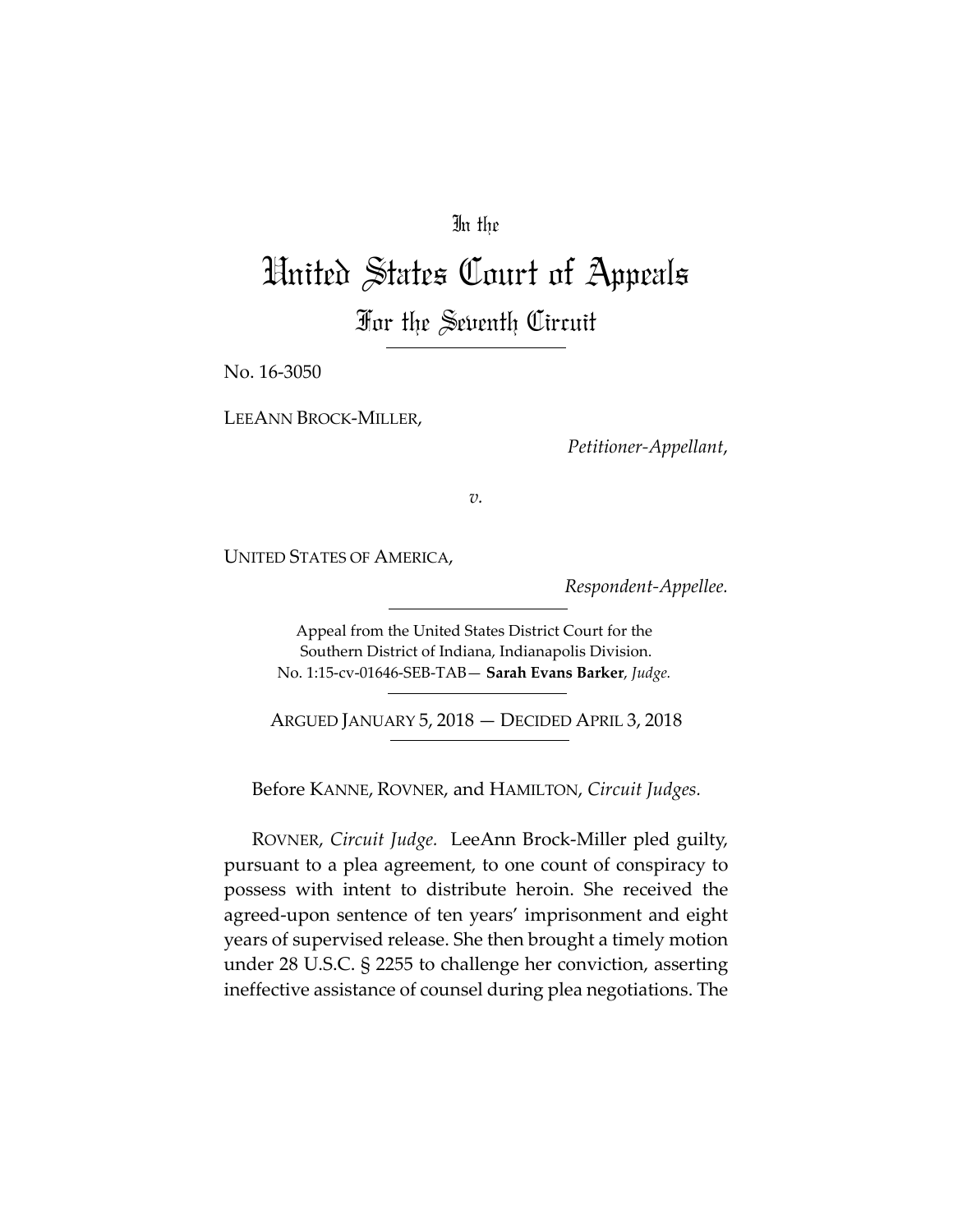district court declined to hold a hearing, concluded that counsel's performance was not deficient and denied the motion. We reverse and remand for a hearing on Brock-Miller's section 2255 motion.

**I.**

Brock-Miller was one of forty defendants charged with various drug crimes in a twenty-six count indictment. Brock-Miller was charged only in Count Six of the August 2012 indictment, with conspiracy to possess with intent to distribute more than one kilogram of heroin in violation of 21 U.S.C. §§ 841(a)(1), 841(b)(1)(A)(i) and 846. According to the indictment, the conspiracy was led by Oscar Perez and Justin Addler, inmates in the Indiana Department of Corrections who used illicit cell phones to oversee the acquisition of large amounts of heroin from a source in Chicago and then facilitate the distribution of that heroin into southern Indiana via couriers. The conspiracy began in approximately June 2011 and continued through August 2012. In the twenty-eight paragraph "Overt Acts" section of Count Six, Brock-Miller<sup>1</sup> is mentioned just once, in paragraph twenty-seven:

On or about July 13, 2012, after a series of telephone calls with JUSTIN ADDLER, BRIAN MOORE, LEEANN BROCK, and JOSHUA MILLER were in possession of \$6,000 of JUSTIN ADDLER'S money, traveling on I-65 to Chicago to obtain a large quantity of heroin. During the trip, MILLER noticed law

 $^1$  Brock-Miller was indicted under the name LeeAnn Brock, but proceeds in this action under her married name, Brock-Miller.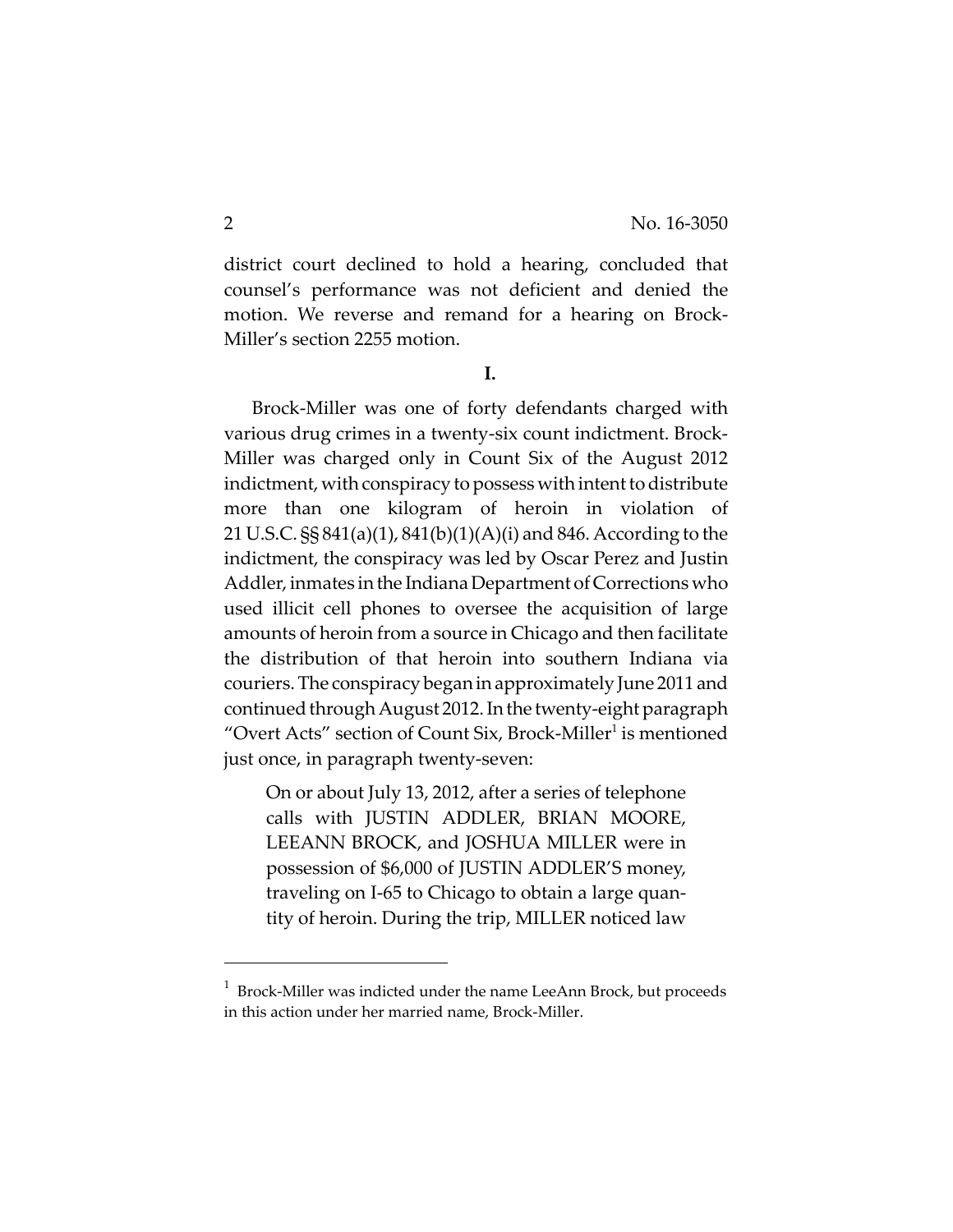enforcement agents conducting surveillance and began driving erratically in an attempt to avoid detection. MOORE subsequently threw the \$6,000 out the window of the vehicle.

At the going rate of \$110 per gram, \$6,000 would have purchased approximately fifty-four grams of heroin. Miller and another man subsequently recovered the \$6,000. As Brock-Miller later told the sentencing judge, this car trip was an isolated incident, where she agreed to give the others a ride in exchange for one gram of heroin for herself. Brock-Miller had an extensive criminal history that corroborated her claim that she did not sell drugs but was an addict who simply bought drugs for personal consumption.

More than a year after the grand jury returned the indictment charging Brock-Miller in Count Six, the government filed an information under 21 U.S.C. § 851(a) indicating that it intended to seek an enhanced penalty that is applicable to persons who commit a drug offense after a prior conviction for a felony drug offense has become final. *See also* 21 U.S.C. §§ 841(b)(1)(A) and (B) (authorizing recidivist enhancements). For Brock-Miller, this meant that the statutory minimum sentence for the charged drug quantity rose from ten years to twenty years, with the potential maximum remaining at life imprisonment. 21 U.S.C. § 841(b)(1)(A). The prior felony drug offense cited by the government was a 2008 Indiana conviction for "Unlawful Possession of Syringes or Needles," which the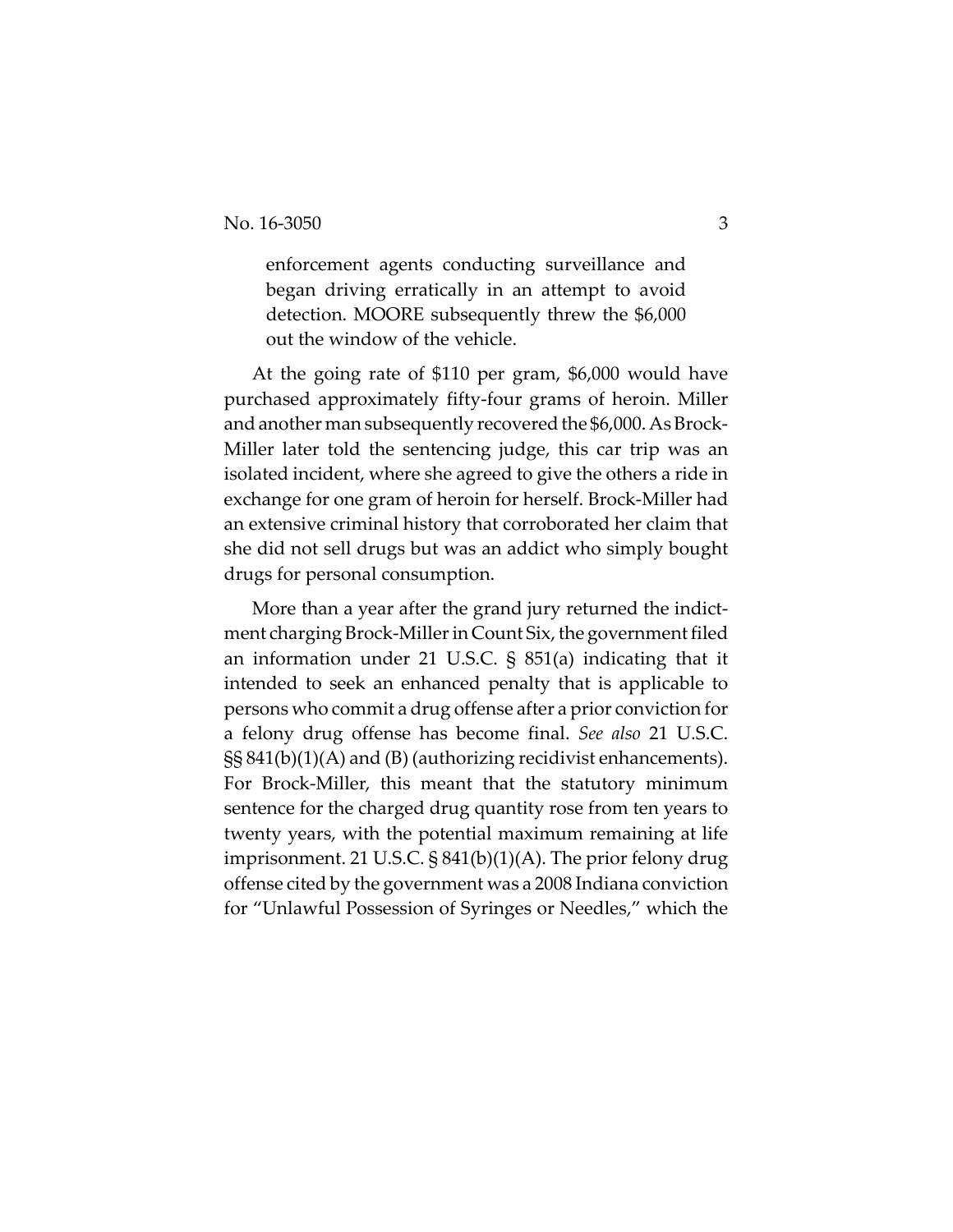government considered a qualifying felony drug offense under 21 U.S.C. §  $802(44)$ .<sup>2</sup>

Brock-Miller had in fact been convicted in 2008 for possession of syringes in violation of Indiana Code § 16-42-19-18 (2007). At that time, the Indiana law provided:

A person may not possess or have under control with intent to violate this chapter a hypodermic syringe or needle or an instrument adapted for the use of a legend drug by injection in a human being.

The term "legend drug" referred to prescription drugs, *see infra*, and did not include controlled substances such as heroin. Brock-Miller's conviction under the 2007 version of the statute was later vacated, as we will discuss below, because the substance she was charged with injecting was heroin, which is not a legend drug and thus her conduct was not covered by the statute. The statute was later amended to include both legend drugs and controlled substances such as heroin, a change in the law that does not affect the outcome here but that helps explain an error in the district court's analysis in this case.

In any event, Brock-Miller's counsel objected to the section 851 information by contending that Brock-Miller did not have a conviction under Indiana Code § 35-48-4-8.3, which criminalizes the possession of drug paraphernalia. Counsel argued that first time offenses under the paraphernalia statute are considered misdemeanors and so the conviction could not be consid-

 $^2$  Brock-Miller possessed the syringes in August 2007, and pled guilty in 2008. Thus, the 2007 version of the statute controlled. The statute was amended in 2015.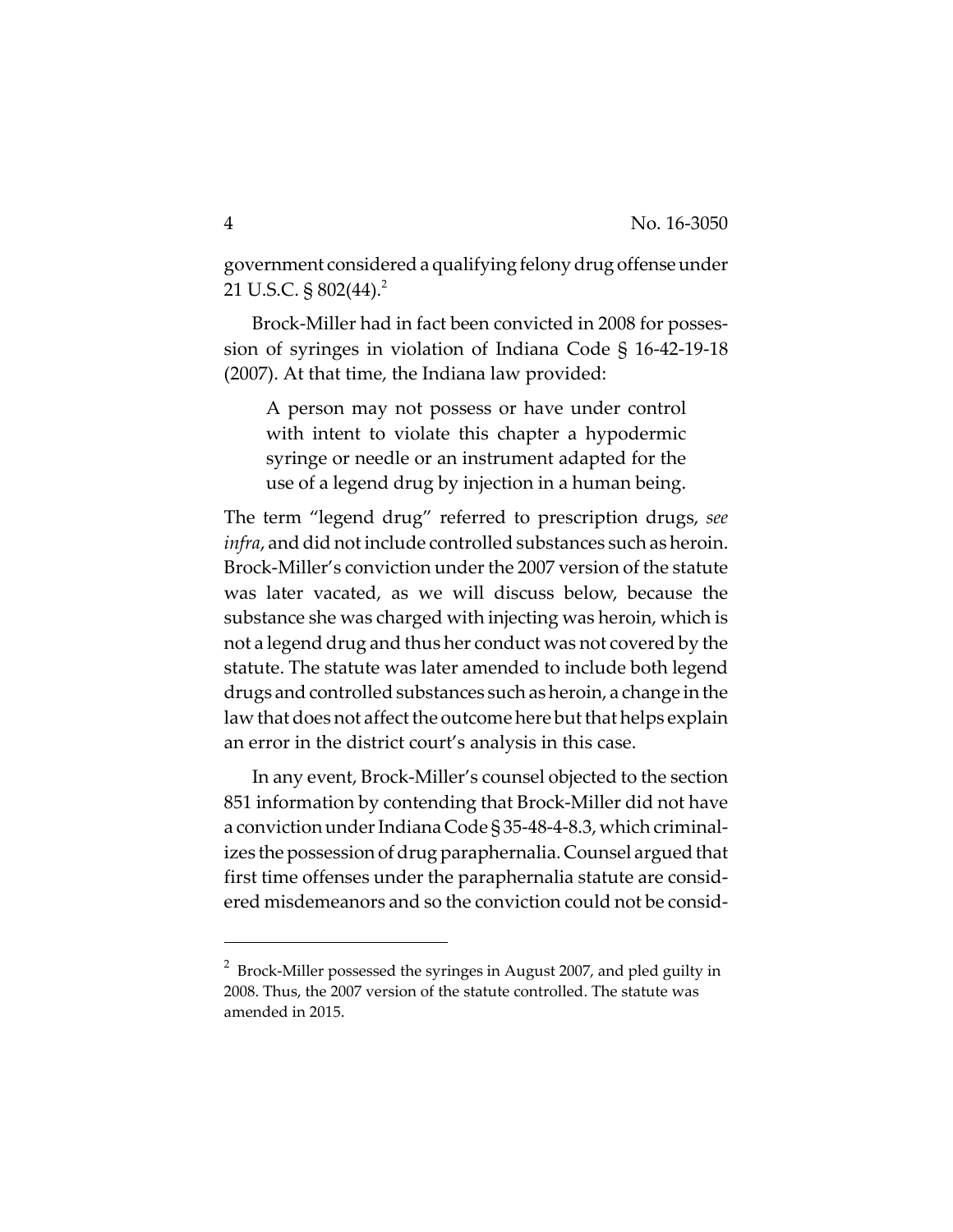ered a felony drug offense for the purpose of enhancing the sentence under sections  $841(b)$  and  $851.^3$  This was a frivolous and misdirected objection, though, for at least two reasons. First, Brock-Miller had never been convicted of possessing drug paraphernalia under section 35-48-4-8.3. And second, the government had not asserted a conviction under section 35-48- 4-8.3 for possession of paraphernalia as the basis for the recidivist enhancement; it had cited Brock-Miller's conviction for Unlawful Possession of Syringes or Needles. Although the government did not specify the Indiana statute under which Brock-Miller had been convicted, the section 851 information listed the case number, date of conviction and county in which she was convicted. State records for the conviction indicate that Brock-Miller was charged under Indiana Code § 16-42-19-18, not § 35-48-4-8.3.

A check of Brock-Miller's record of conviction would have revealed the correct statutory cite, and a proper analysis would have confirmed that Brock-Miller had a meritorious objection to the recidivist enhancement, as we will discuss below. But her lawyer never raised a proper objection to the section 851 information and the district court never ruled on the frivolous objection that was filed. Brock-Miller, believing that she faced a mandatory minimum sentence of twenty years, pled guilty to conspiracy to possess with intent to distribute more than 100

<sup>&</sup>lt;sup>3</sup> Sections 841(b)(1)(A) and (b)(1)(B) authorize the enhanced recidivist sentences at issue in this case, the former applying to larger quantities of heroin and the latter to smaller quantities. Section 851 provides the procedure for establishing that the enhancements apply. These statutes collectively are the basis for the recidivist enhancement at issue here.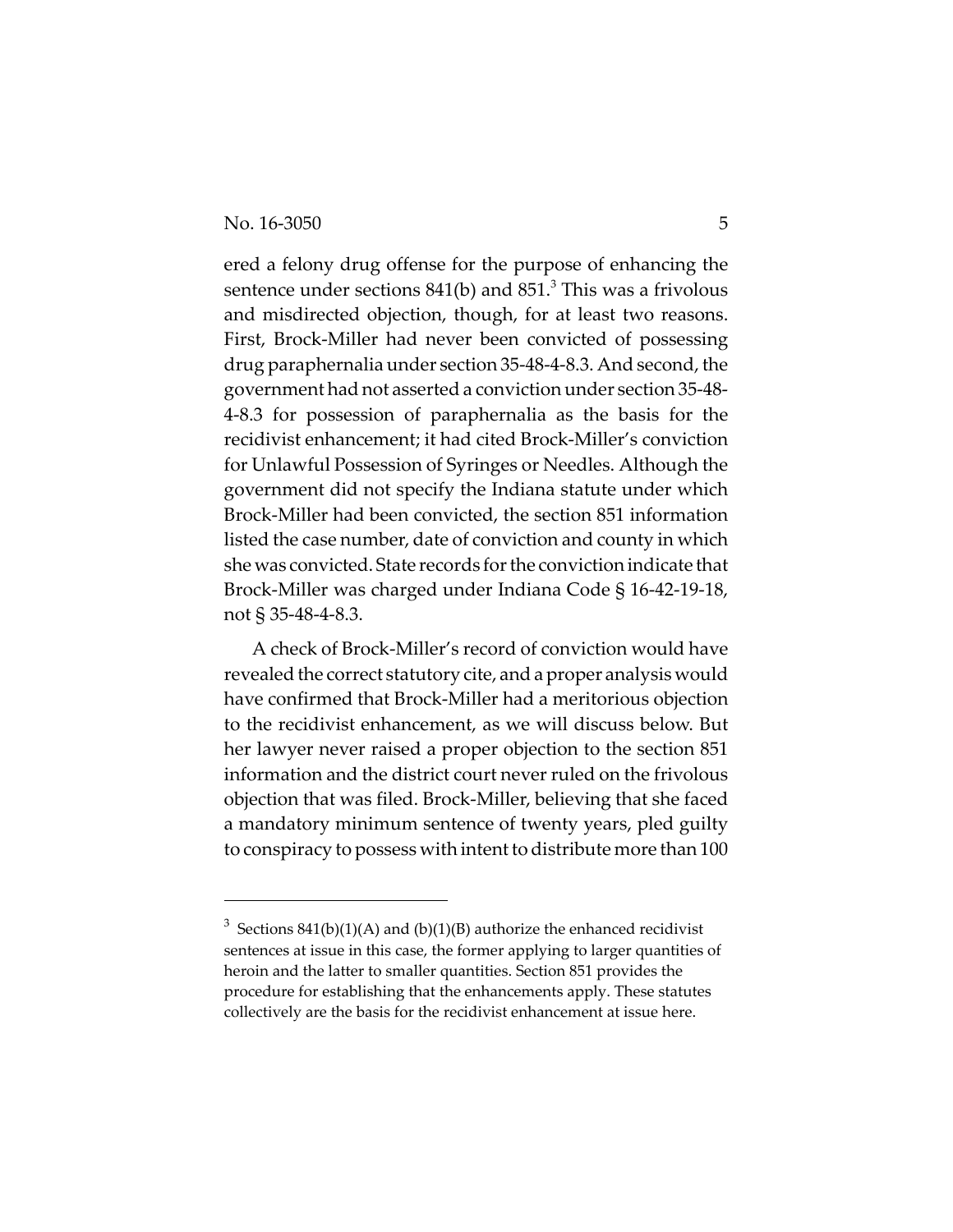grams of heroin, a smaller amount than was initially charged. She agreed to accept a sentence of ten years' imprisonment and eight years of supervised release, and gave up her right to file a direct appeal or a collateral challenge to her conviction and sentence.

At the change of plea hearing, there was considerable confusion regarding the sentencing range. The court first stated that the maximum sentence for Count Six was forty years. Counsel for the government interposed that the correct range was "ten to life." The court noted that Brock-Miller's petition to enter a plea of guilty showed a range of five to forty years. The government then agreed that five to forty years was the correct range and the court then repeated to Brock-Miller that the sentencing range was five to forty years. After reviewing the plea agreement itself, the court again asked for clarification because that document showed a sentencing range of ten years to life. Brock-Miller's appointed counsel told the court that her client pled guilty to a lesser amount of heroin than was initially charged and so the range for the lesser included count to which she was pleading was five to forty years. Government counsel agreed again that the sentencing range for the charge to which Brock-Miller was entering a plea was five to forty years. The court then told Brock-Miller that her sentencing range would have been ten years to life for the crime initially charged but that her plea agreement reduced the range to five to forty years. That was incorrect. For the kilogram quantity of heroin initially charged, the sentencing range was ten years to life without the recidivist enhancement and twenty years to life with the enhancement. For the reduced amount of heroin to which Brock-Miller pled guilty, the sentencing range was five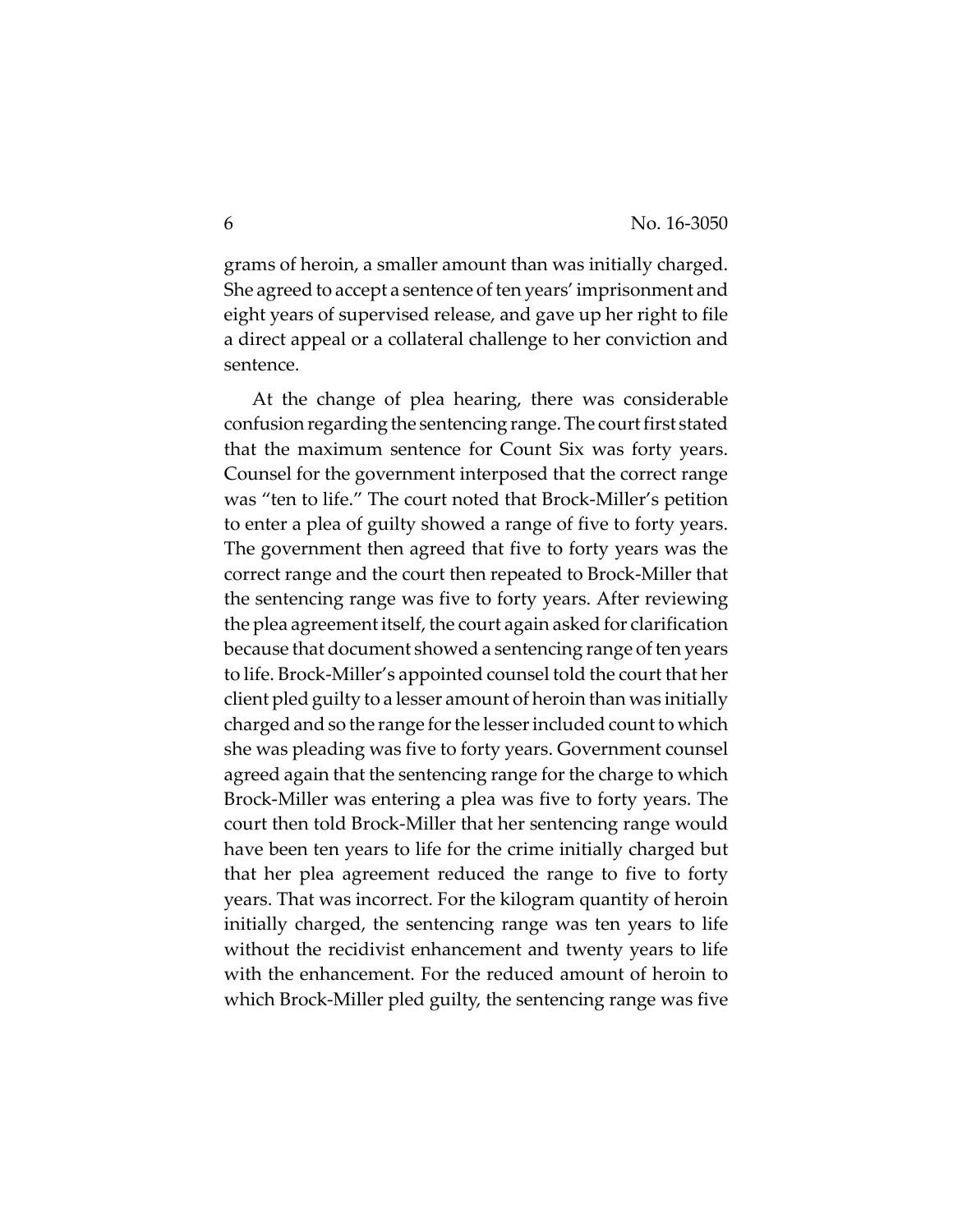to forty years without the recidivist enhancement and ten years to life when the enhancement was included. At sentencing, the court noted for the first time that the plea agreement provided for a binding sentence of ten years, and that the correct statutory range for the lesser amount of heroin, together with the enhancement under sections 841(b) and 851, was ten years to life.<sup>4</sup> The court also gave Brock-Miller an eight-year term of supervised release to follow the ten-year term of imprisonment.

After sentencing, Brock-Miller filed and then quickly withdrew a timely *pro se* notice of appeal. She then filed a timely *pro se* motion for collateral relief under 28 U.S.C. § 2255. She alleged ineffective assistance of counsel in violation of the Sixth Amendment, and a denial of due process in violation of the Fifth Amendment. She dropped the latter claim on appeal and so we focus on her ineffective assistance claim only. In that claim, she alleged that her appointed counsel filed a frivolous objection to the government's section 851 filing, and made erroneous factual assertions in the objection. Brock-Miller asserted that she informed her lawyer of the error, but counsel failed to investigate or correct the error, and failed to seek a hearing on the objection. Brock-Miller also alleged that her lawyer inappropriately advised her to enter into a plea agreement that allowed her to be sentenced as a recidivist,

 $^4$  The guidelines range was 92 to 115 months of imprisonment, a range which Brock-Miller asserts would now be 77 to 96 months based on the retroactive Amendment 782 to the sentencing guidelines. The mandatory minimum of ten years (120 months) for the crime to which Brock-Miller pled guilty made the guidelines calculation largely irrelevant.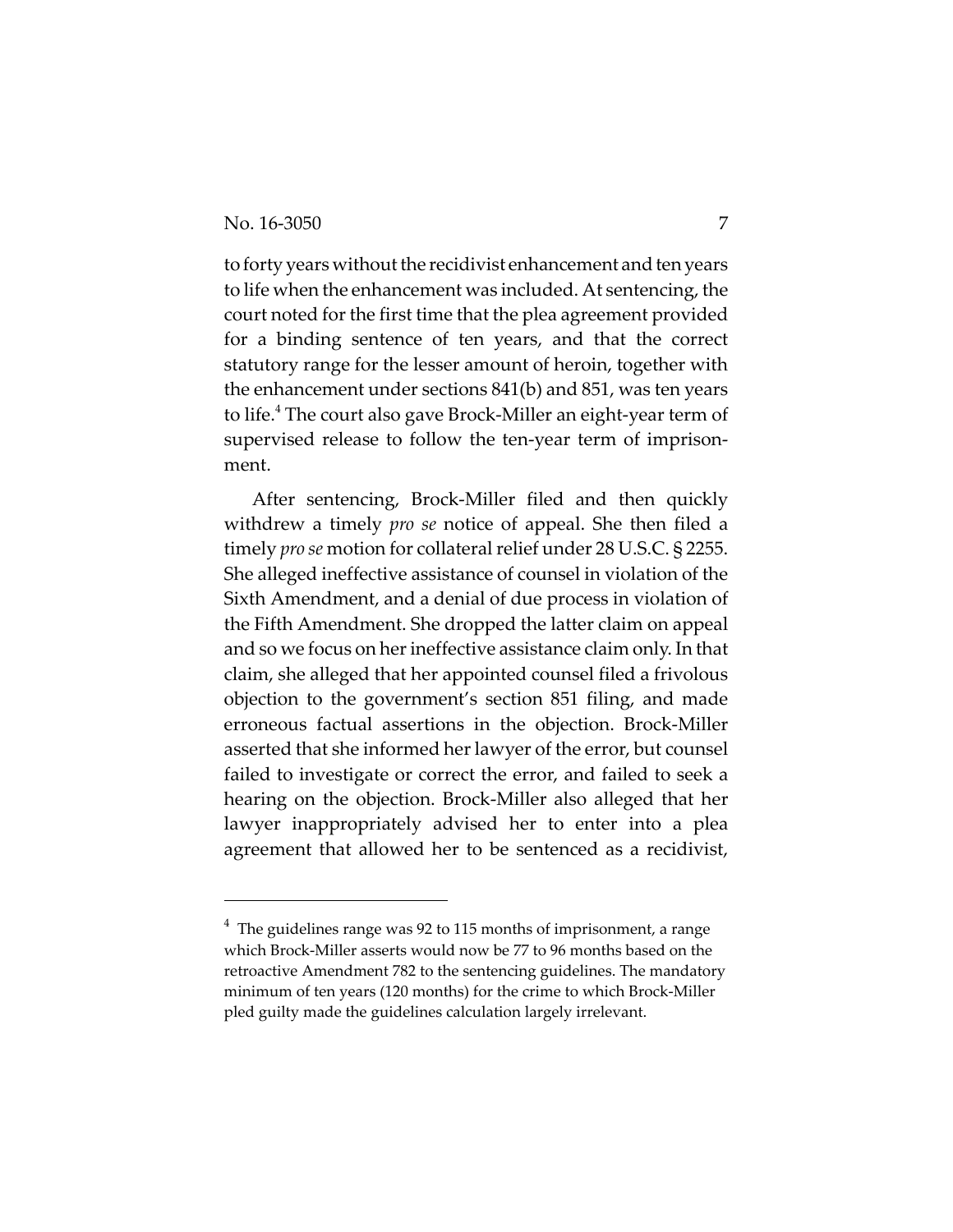without any proper objection to that enhancement and without seeking any determination by the court regarding whether the recidivist provision actually applied to her. Finally, Brock-Miller contended that her lawyer made the same error regarding the sentencing enhancement in objecting to the presentence investigation report ("PSR"). Because the objections as filed were frivolous, Brock-Miller contended that the court overlooked the objections and failed to hold the necessary hearing to rule on the objections. Brock-Miller sought new counsel and a new sentencing hearing that included a ruling on whether the recidivist provision applied to her, as well as any other available relief.

The district court denied Brock-Miller's section 2255 motion. The court first correctly noted that Brock-Miller's plea agreement included a waiver of the right to seek collateral relief, but that such waivers would not be upheld and enforced if, among other things, the defendant claimed ineffective assistance of counsel in relation to the negotiation of the plea agreement. Brock-Miller claimed that her conviction for unlawful possession of syringes was not a felony drug offense for purposes of the recidivist enhancement, the court noted. In analyzing Brock-Miller's claim, the court examined Indiana Code § 16-42-19-18, the correct statute for her predicate conviction. Unfortunately, though, the court cited the laterrevised version which prohibits possession of "a hypodermic syringe or needle or an instrument adapted **for the use of a controlled substance or legend drug** by injection in a human being." Indiana Code 16-42-19-18 (2015) (emphasis added). The version in effect at the time of Brock-Miller's conviction made no mention of controlled substances. Unaware of the interven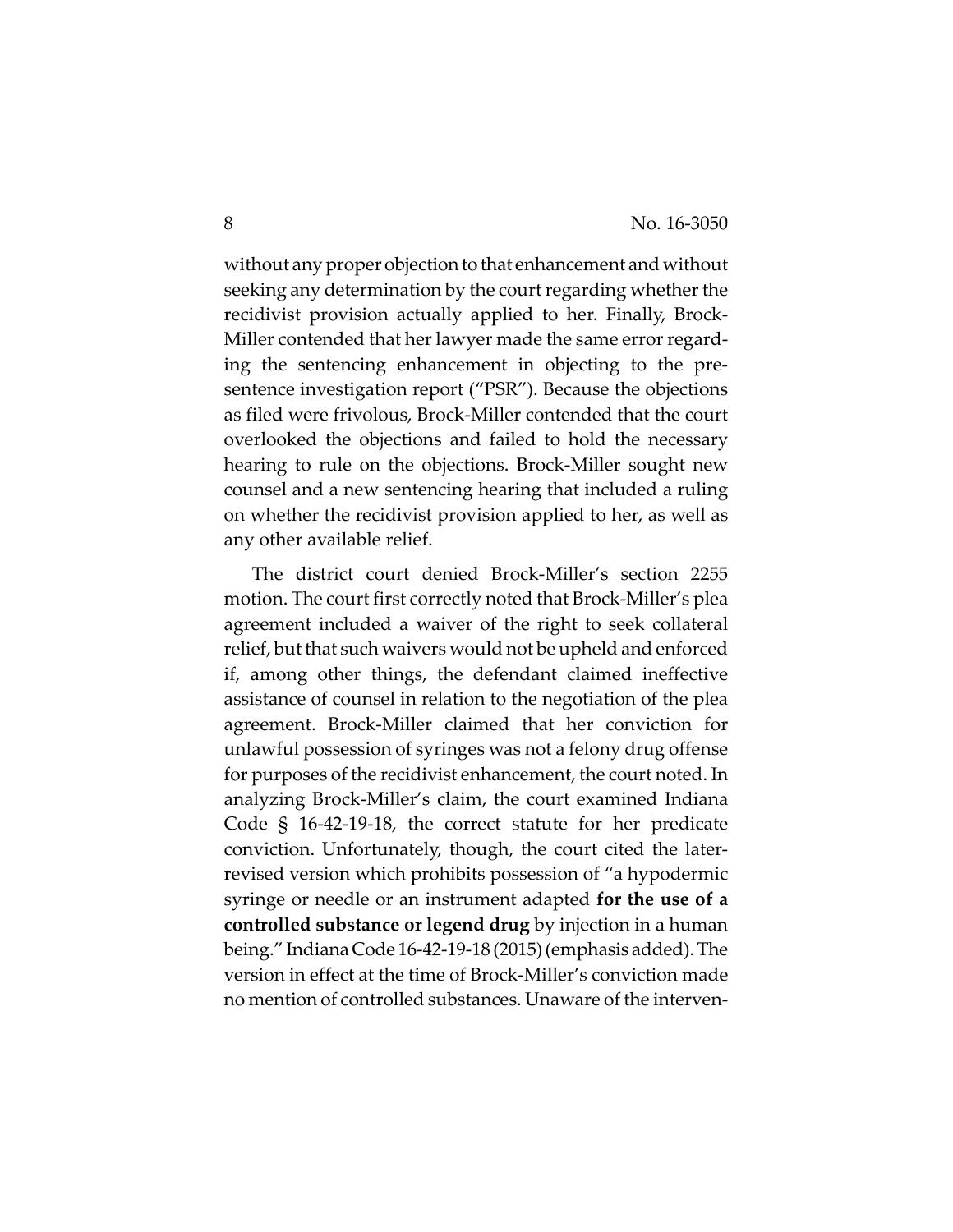No. 16-3050 9

ing amendment to the law, the district court held that a conviction under that statute would meet the definition of a felony drug offense under 21 U.S.C. § 802(44), which would then fall within the scope of the recidivist enhancement. Based on that analysis of the wrong version of the Indiana law, the court concluded that counsel's performance was not deficient, that Brock-Miller had knowingly and voluntarily entered into her plea agreement, and that the court would therefore uphold the waiver provision in the plea agreement. The court denied the motion for relief under section 2255 and also denied a certificate of appealability. But this court found that Brock-Miller made a substantial showing that her guilty plea was not knowing and voluntary and that she did not receive effective assistance of counsel. We therefore granted a certificate of appealability and appointed counsel to represent Brock-Miller on appeal.

#### **II.**

Brock-Miller raises two primary issues on appeal. First, she contends that her conviction under the 2007 version of the Indiana Legend Drug Act does not qualify as a felony drug offense under 21 U.S.C. § 802(44) because the Indiana law at the time of her conviction regulated only prescription drugs and thus did not prohibit or restrict conduct related to a controlled substance. The district court erred both factually and legally, she asserts, in concluding to the contrary. Second, she argues that her appointed lawyer was ineffective in plea negotiations when she did not properly object to the section 851 information and instead coerced Brock-Miller into entering a binding ten-year sentencing agreement to avoid risking an improperly-enhanced recidivist sentence after trial. Although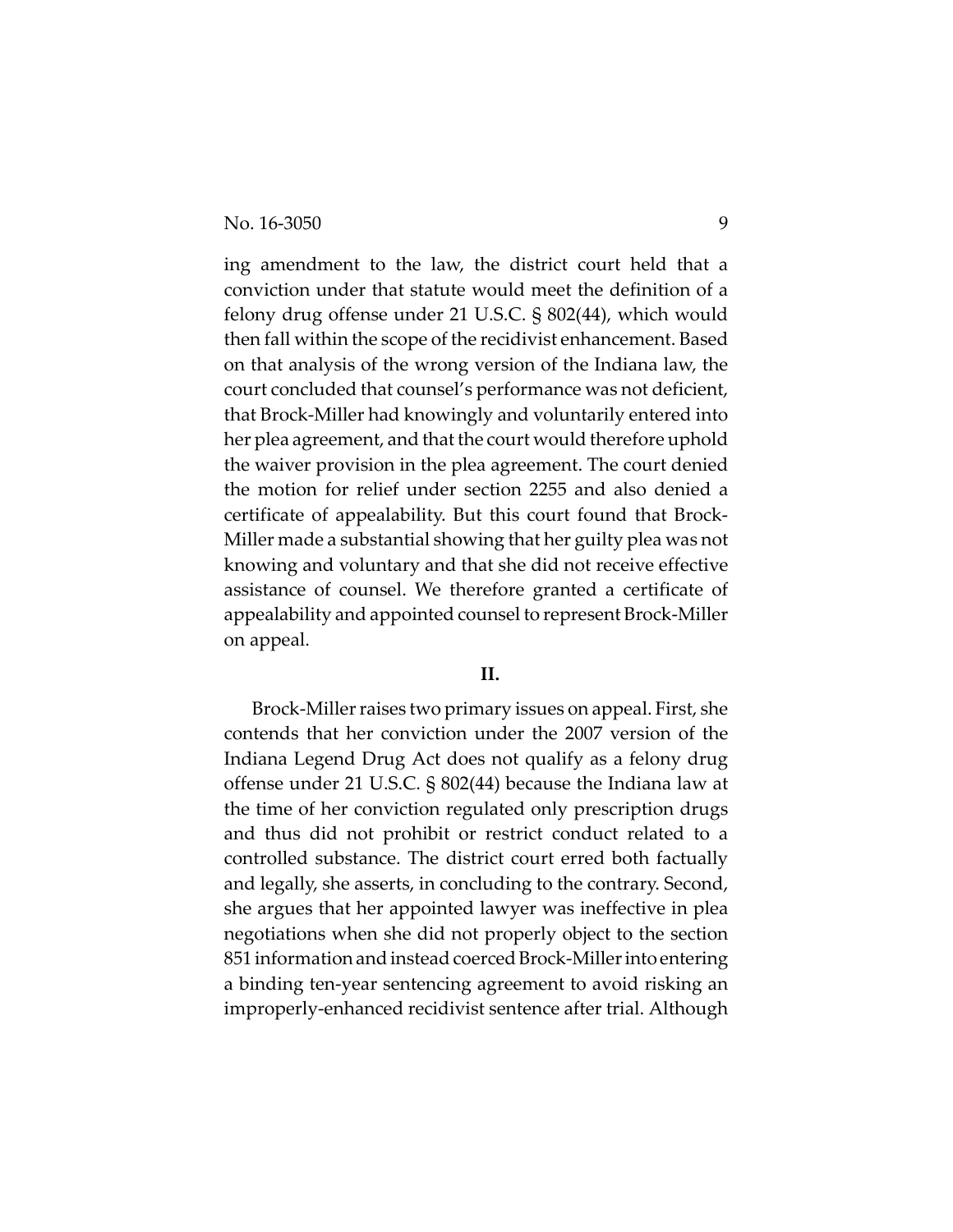she maintains that she has established both deficient performance and prejudice from counsel's errors, and that she is entitled to the relief of withdrawing her guilty plea, in the alternative Brock-Miller requests an evidentiary hearing.

#### **A.**

Section 2255 allows a prisoner in federal custody to move for relief on "the ground that the sentence was imposed in violation of the Constitution or laws of the United States." 28 U.S.C. § 2255(a); *Sawyer v. United States*, 874 F.3d 276, 278 (7th Cir. 2017). The district court in which the motion is filed is required to hold a prompt hearing on the matter unless "the motion and the files and records of the case conclusively show that the prisoner is entitled to no relief[.]" 28 U.S.C. § 2255(b). When a district court denies a motion for relief under section 2255, we review the court's legal conclusions *de novo* and factual findings for clear error. *Sorich v. United States*, 709 F.3d 670, 673 (7th Cir. 2013). We review for abuse of discretion the court's decision not to hold an evidentiary hearing. *Martin v. United States*, 789 F.3d 703, 706 (7th Cir. 2015). A decision that rests on an error of law is always an abuse of discretion. *United States v. Simon*, 727 F.3d 682, 696 (7th Cir. 2013).

**1.**

Brock-Miller is correct that the district court erred when it concluded that her prior conviction under Indiana Code §16- 42-19-18 was a felony drug offense under 21 U.S.C. § 802(44) and she was therefore eligible for a recidivist enhancement. Brock-Miller initially was charged with possessing more than a kilogram of heroin but later pled guilty to possessing 100 grams or more. Section 841(b)(1)(A) sets the penalty for a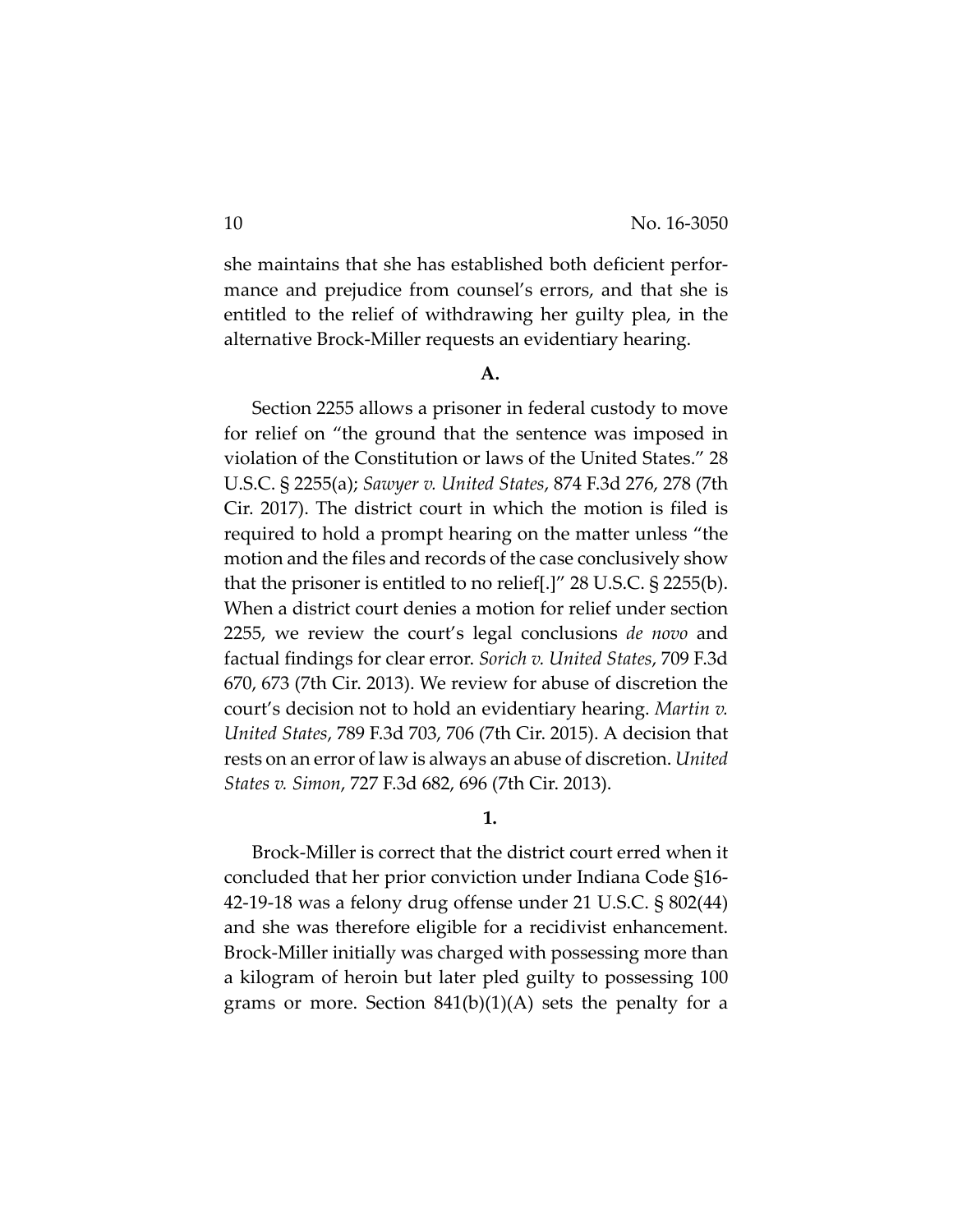kilogram quantity of heroin at ten years to life; section  $841(b)(1)(B)$  sets the penalty for more than 100 grams at five to forty years. For both quantities, section 841(b) also proscribes a higher, recidivist sentence if "any person commits such a violation after a prior conviction for a **felony drug offense** has become final[.]" 21 U.S.C.  $\S$ § 841(b)(1)(A) and (B) (emphasis added). For the kilogram quantity, the mandatory minimum sentence increases from ten years to twenty and the maximum remains life. For the 100 gram quantity, the mandatory minimum sentence increases from five years to ten years and the maximum increases from forty years to life. Section 851 proscribes the procedure for establishing a prior conviction that qualifies, beginning with the government filing an information describing the prior conviction on which the enhancement will rest.

 Although the district court correctly identified Indiana Code § 16-42-19-18 as the statute of conviction for Brock-Miller's prior offense, the court cited a later version of the statute when analyzing her claim. The first version, as we noted above, applied to the use of syringes only with legend drugs. The later version, on which the district court relied, criminalized the use of syringes with legend drugs **or** controlled substances. Under either version of the law, the term "legend drugs" was defined under Indiana law with reference to prescription drugs, not controlled substances such as heroin. *See* Indiana Code § 16-18-2-199 (1993). That section of the Indiana Code, enacted in 1993 and still valid at the time of Brock-Miller's offense in 2007, defined "legend drug" as a drug subject to 21 U.S.C. § 353(b)(1) or a drug listed in the prescription drug product lists published by the United States Depart-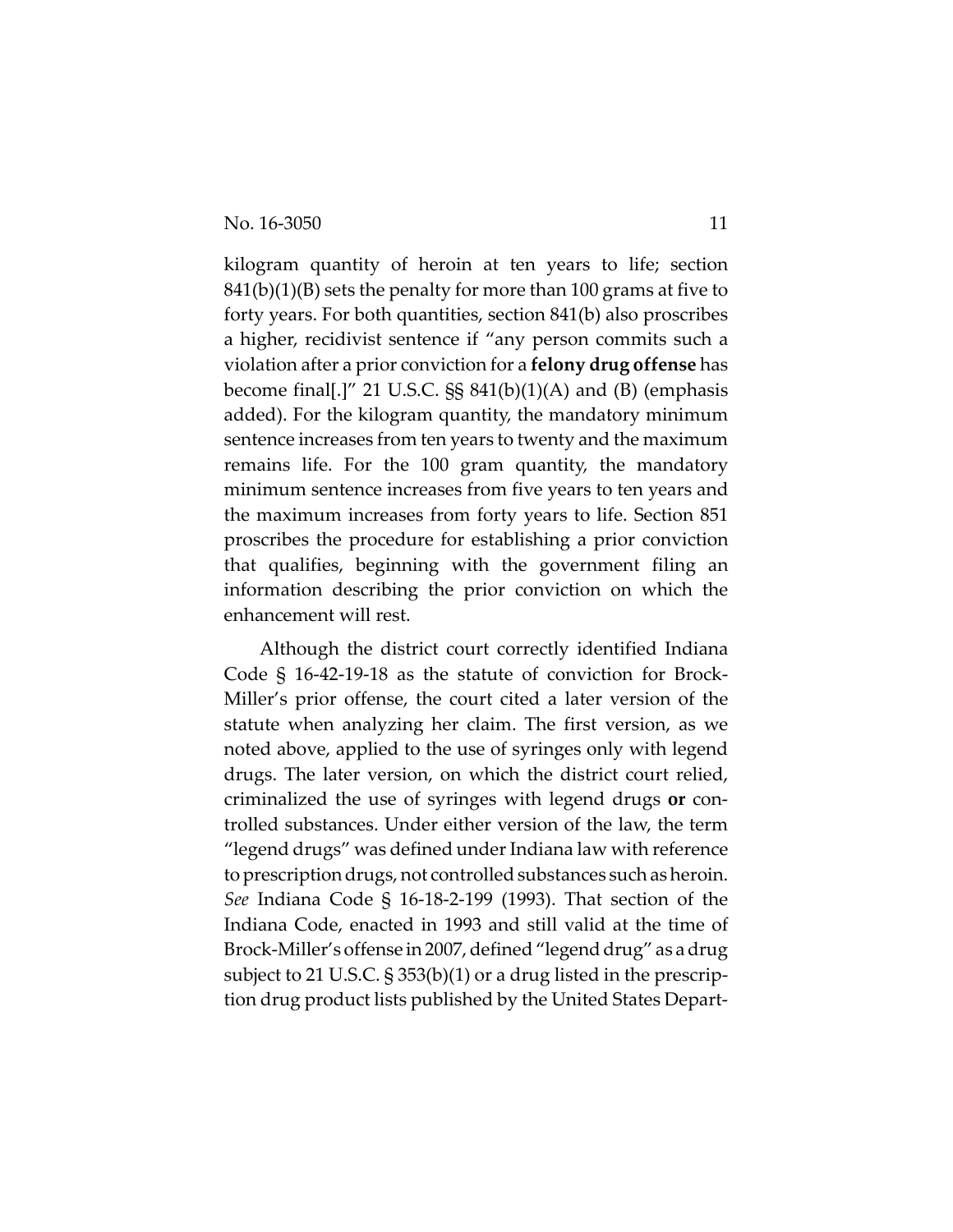ment of Health and Human Services.<sup>5</sup> Section 353(b)(1) provides that certain drugs "intended for use by man" require prescriptions by a physician before being dispensed. Thus, the term "legend drugs" under Indiana law in 2007 was limited to prescription drugs. Indeed, the government concedes this point. *See* Brief for the United States, at 18 ("And, in fact, she does appear to be right on this score" that the statute "includes prescription drugs that fall outside the federal definition of felony drug offenses.").

We turn to the federal statute to determine if Brock-Miller's conviction under the correct version of the Indiana law qualifies as a "felony drug offense" for the purposes of a recidivist enhancement. The term "felony drug offense" as used in section 841(b) is defined in 21 U.S.C. § 802(44):

The term "felony drug offense" means an offense that is punishable by imprisonment for more than one year under any law of the United States or of a State or foreign country that prohibits or restricts

 $5$  The term "drug" itself is defined in another part of the Indiana statute. *See* Indiana Code § 16-42-19-2. The statute defines "drug" very broadly to include, among other things, substances listed in the United States Pharmacopeia and the National Formulary; articles or substances intended for use in the diagnosis, cure, mitigation, treatment, or prevention of disease in human beings or other animals; articles other than food intended to affect the structure or any function of the body of human beings or other animals; components of those first three categories; and "devices." The term "legend drug" is a subset of this broader category of drugs.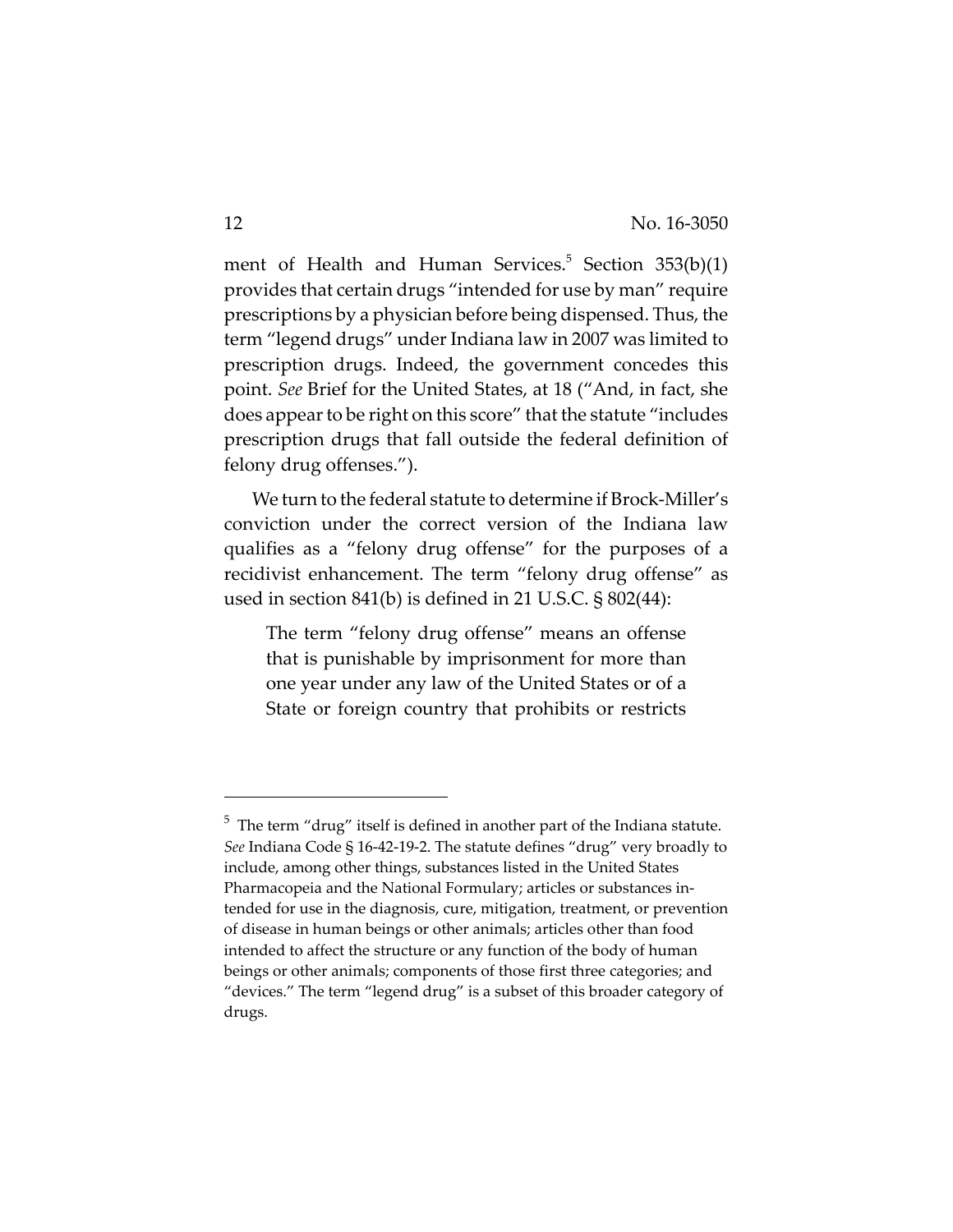conduct relating to narcotic drugs, marihuana, anabolic steroids, or depressant or stimulant substances.

*See also Burgess v. United States*, 553 U.S. 124, 129 (2008) (section 802(44) provides the exclusive definition of "felony drug offense," including for the purpose of section 841(b) enhancements). Each category of covered drugs is, in turn, also defined by statute. *See* 21 U.S.C. § 802(17) (defining narcotic drugs); 21 U.S.C. § 802(16) (defining marihuana); 21 U.S.C. § 802(41)(A) (defining anabolic steroid); and 21 U.S.C. § 802(9) (defining depressant or stimulant substance). There is little to no overlap between the controlled substances listed in the federal definition of "felony drug offense" and the prescription "legend drugs" regulated by the Indiana law. No one disputes that heroin is not a legend drug. Brock-Miller therefore was not convicted "under any law of … a State … that prohibits or restricts conduct relating to narcotic drugs, marihuana, anabolic steroids, or depressant or stimulant substances." 21 U.S.C. § 802(44). And so Brock-Miller's conviction under section 16-42-19-18 was not a felony drug offense and would not have exposed her to any recidivist sentencing enhancement.

**2.**

Brock-Miller framed her argument in part by using the language of the categorical approach established in *Taylor v. United States*, 495 U.S. 575 (1990), and in part by employing a straight-forward application of the definition of "felony drug offense" provided by section 802(44). The government, in its briefing, also blends those approaches and seems to assume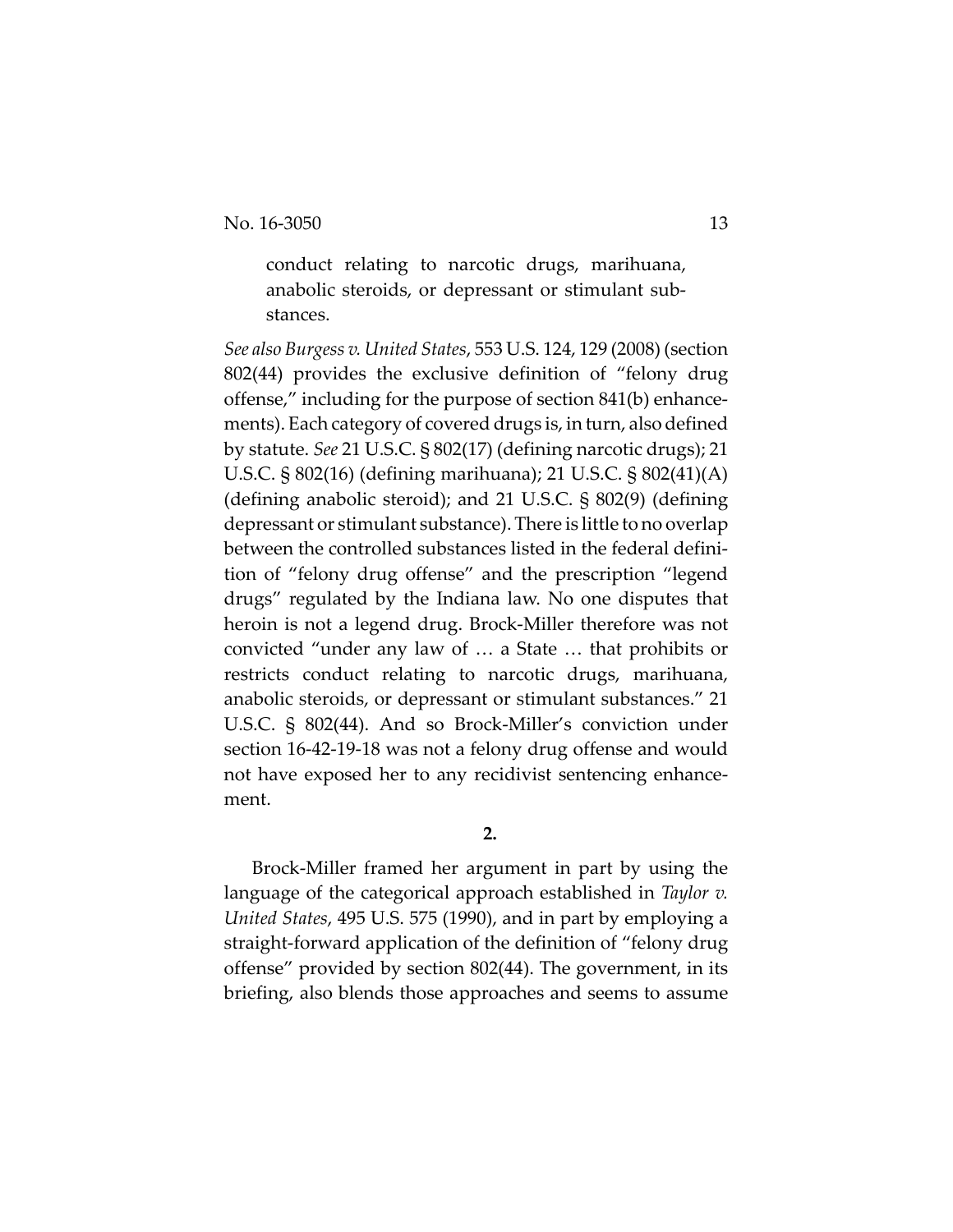that both the section 802(44) definition and the categorical approach must be employed to determine whether a conviction under state law meets the federal definition of "felony drug offense." The distinction makes no difference to the outcome here.<sup>6</sup> Whether we use the categorical approach

<sup>6</sup> Under *Taylor's* categorical approach, courts deciding whether a prior conviction qualifies as a predicate offense under the Armed Career Criminal Act ("ACCA") look only to the statutory elements of the prior offense, and not to the particular facts underlying the conviction. "If the relevant statute has the same elements as the 'generic' ACCA crime, then the prior conviction can serve as an ACCA predicate; so too if the statute defines the crime more narrowly, because anyone convicted under that law is 'necessarily … guilty of all the [generic crime's] elements.' … But if the statute sweeps more broadly than the generic crime, a conviction under that law cannot count as an ACCA predicate, even if the defendant actually committed the offense in its generic form. The key, we emphasized, is elements, not facts." *Descamps v. United States*, 570 U.S. 254, 260–61 (2013). The Indiana statute at issue here regulates prescription drugs, which broadly includes many substances that bear no relation to the federal "felony drug offense" exclusively defined in section 802(44). Because the Indiana statute encompasses much more conduct than the "felony drug offense" defined in section 802(44), Brock-Miller's Indiana conviction may not serve as a predicate offense for a recidivist enhancement, even if we were to apply the categorical approach. *Moncrieffe v. Holder*, 569 U.S. 184, 190–91 (2013) ("Because we examine what the state conviction necessarily involved, not the facts underlying the case, we must presume that the conviction 'rested upon [nothing] more than the least of th[e] acts' criminalized, and then determine whether even those acts are encompassed by the generic federal offense.") (quoting *Johnson v. United States*, 559 U.S. 133, 137 (2010)). Even if there were overlap between legend drugs and the drugs listed in section 802(44), we would have to assume under the categorical approach that Brock-Miller's conviction rested on prescription drugs and not the (continued...)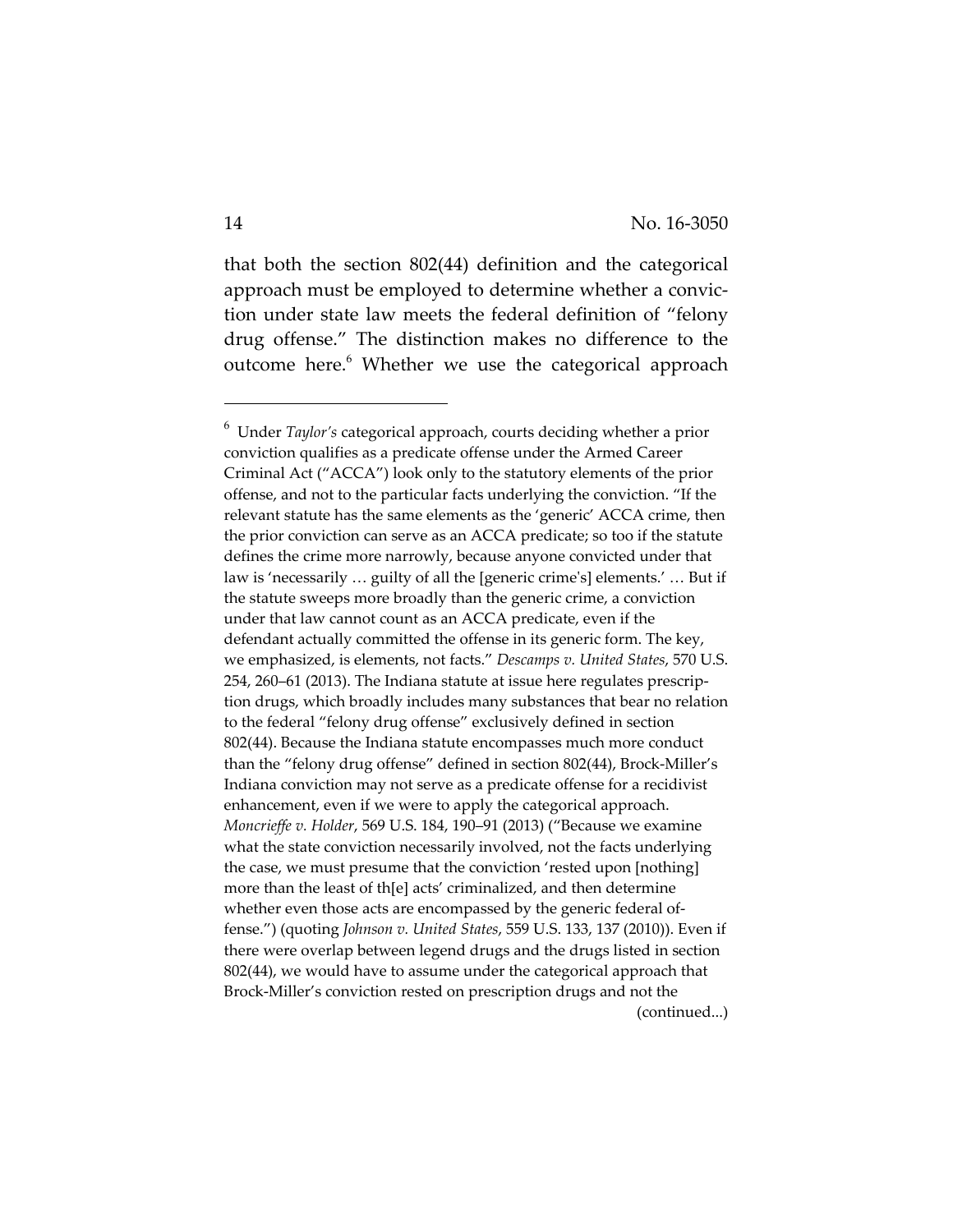defined in *Taylor* or simply compare the definition provided in section 802(44) with the law under which the offense was charged in state court, the result is the same: Brock-Miller's conviction under Indiana law does not qualify as a felony drug offense.

As far as we can tell, our circuit has not expressly employed the *Taylor* categorical approach in resolving whether a state conviction is a "felony drug offense" under section 802(44), instead simply comparing the straight-forward federal definition to the state statute of conviction. *See e.g.*, *United States v. Elder*, 840 F.3d 455, 461–62 (7th Cir. 2016) (finding that an Arizona conviction for possession of drug paraphernalia was not a felony drug offense within the meaning of section 841 because the statute under which the defendant was convicted capped the sentence at one year, contrary to the definition of "felony drug offense" provided by section 802(44), which requires the qualifying conviction to be punishable by a term of imprisonment of more than one year). *See also United States v. Brown*, 598 F.3d 1013, 1015–18 (8th Cir. 2010) (concluding that Iowa convictions for delivery of simulated controlled substances were not felony drug offenses by analyzing the

 $^6$  (...continued)

section 802(44) controlled substances. In any case, as we discuss below, the State of Indiana does not consider heroin to be a legend drug. *See e.g. Bookwalter v. State*, 22 N.E.3d 735, 740–41 (Ind. Ct. App. 2014). Finally, although the government urges us to apply the modified categorical approach of *Shepard v. United States*, 544 U.S. 13 (2005), to save its argument, that case does not apply here because the 2007 version of the Indiana statute was not divisible. *See United States v. Yang*, 799 F.3d 750, 753 (7th Cir. 2015).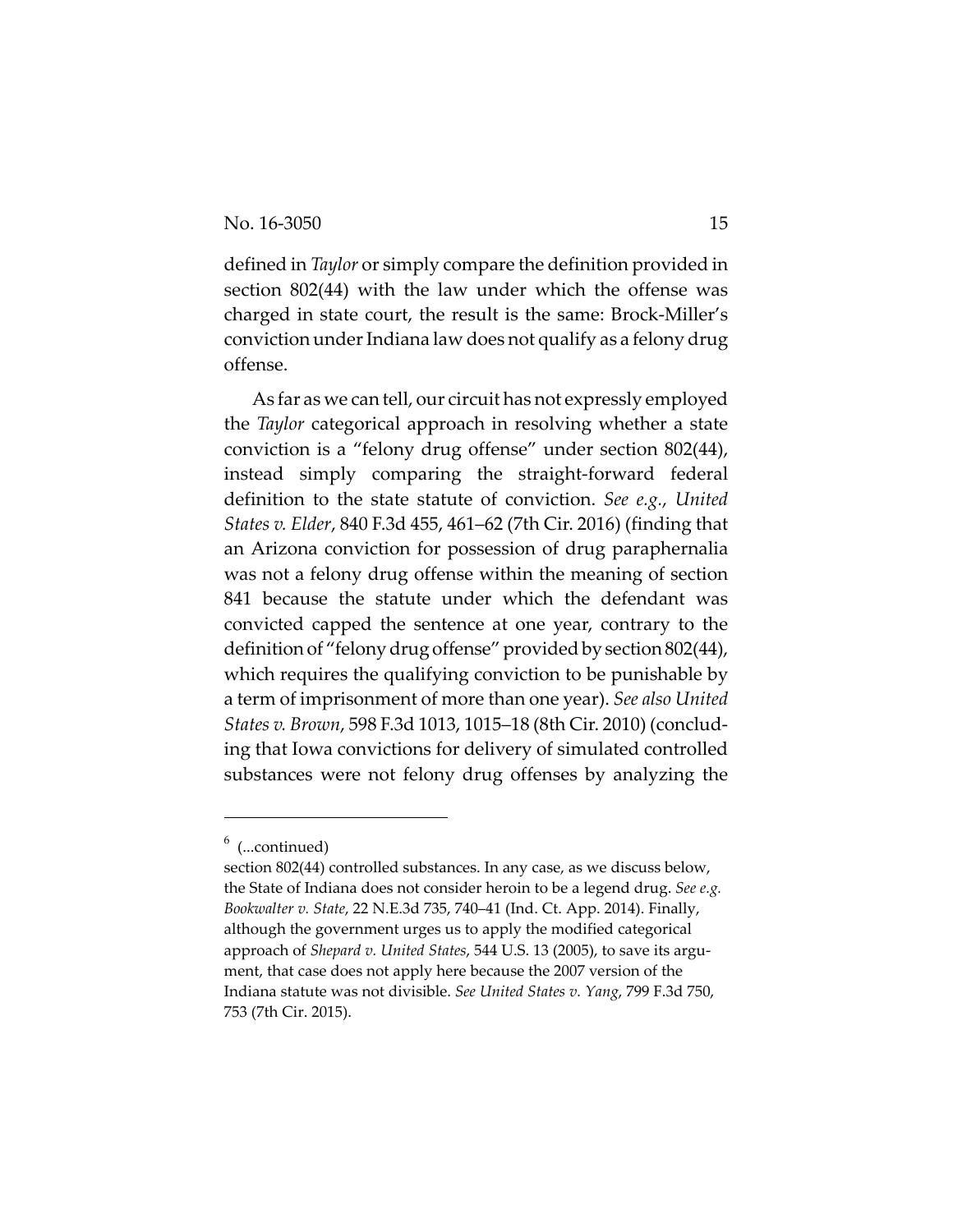meaning of the phrase "relating to" in section 802(44) in connection with section 801(2)'s reference to the regulation of controlled substances); *United States v. Grayson*, 731 F.3d 605, 606–08 (6th Cir. 2013) (determining, without mention of the categorical approach, that a Michigan conviction for maintaining a drug house qualifies as a felony drug offense because the crime is punishable by up to two years' imprisonment and because the controlled substances referenced in the Michigan statute are congruent with those listed in section 802(44)); *United States v. Soto*, 8 Fed. Appx. 535, 541 (6th Cir. 2001) (noting that the Sixth Circuit "does not employ a categorical approach to determining whether a prior conviction constitutes a 'felony drug offense' for purposes of section 841(b)(1)"). *But see United States v. Ocampo-Estrada*, 873 F.3d 661, 667–69 (9th Cir. 2017) (applying the categorical approach in deciding whether a California conviction qualified as a "felony drug offense");7 *United States v. Brown*, 500 F.3d 48, 59 (1st Cir. 2007)

(continued...)

<sup>7</sup> Although *Ocampo-Estrada* used the categorical approach without specifically addressing whether it was applicable, a week after that decision was issued, an unpublished decision of the Ninth Circuit appeared to take the position that the categorical approach might not apply in this context:

Though both parties argue that the categorical approach applies when determining whether a prior conviction is a "felony drug offense" under § 841, we have never held in a published opinion that it applies in this context. Though we need not reach the issue, we note that the categorical approach may be a poor fit for sentencing determinations under 21 U.S.C. § 851, which sets up a statutory, trial-like procedure for determining whether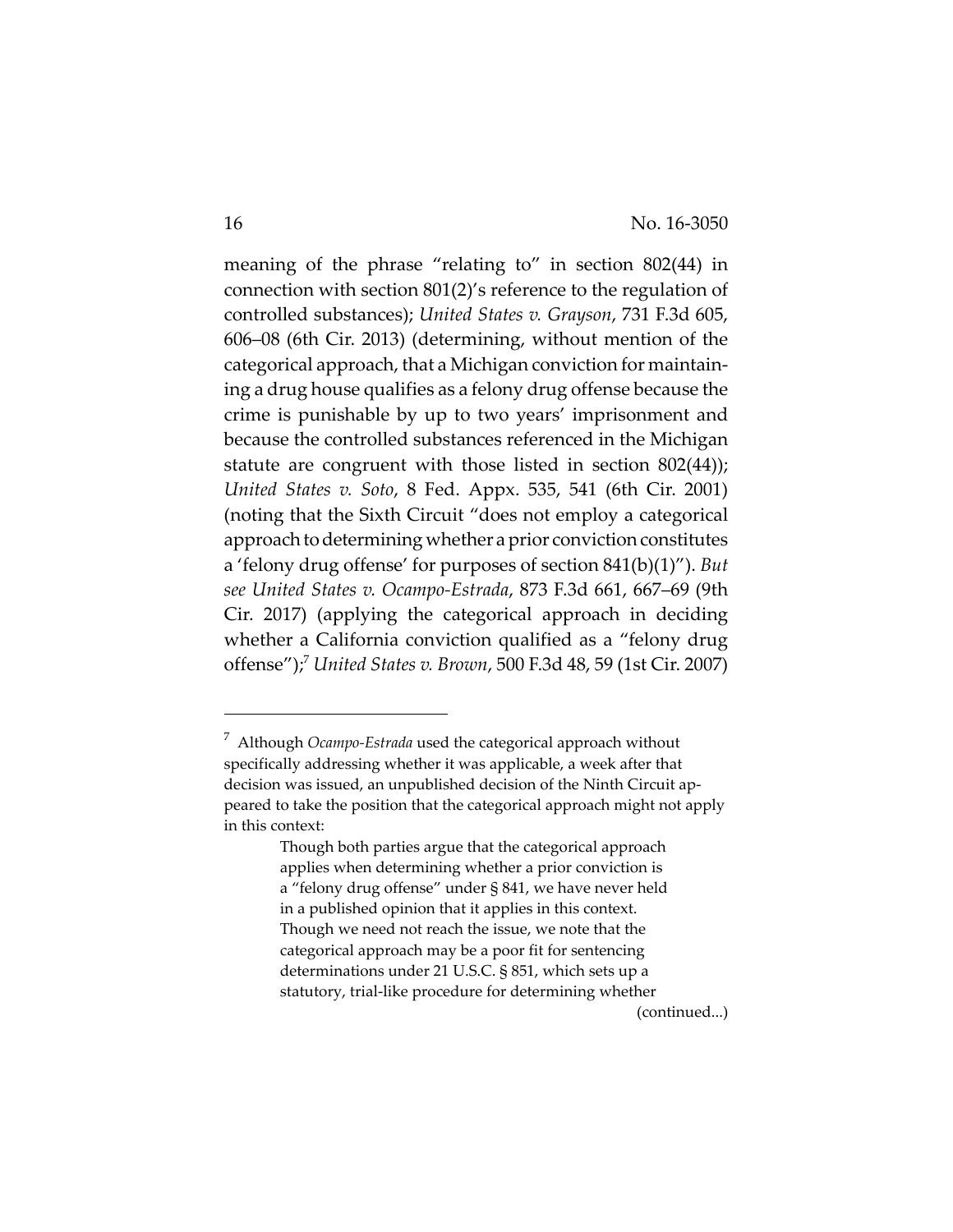(analyzing section 802(44) by eschewing an examination of the particular facts of the putative predicate crime and instead reading the term "felony drug offense" categorically under *Taylor* and *Shepard v. United States*, 544 U.S. 13 (2005)); *United States v. Nelson*, 484 F.3d 257, 261 n.3 (4th Cir. 2007) (applying both the section 802(44) definition and *Shepard* in determining whether a conviction under 18 U.S.C.  $\S 924(c)(1)$  is a felony drug offense for purposes of the recidivist enhancement); *United States v. Curry*, 404 F.3d 316, 320 (5th Cir. 2005) (using the statutory definition of felony drug offense along with *Shepard* in determining whether a prior conviction fits the recidivist enhancement provision). The Supreme Court has characterized section 802(44) as providing the "exclusive definition of 'felony drug offense,'" which has the benefit of bringing "a measure of uniformity to the application of § 841(b)(1)(A) by eliminating disparities based on divergent state classifications of offenses." *Burgess*, 553 U.S. at 134. We reserve for another day the question of whether the *Taylor*/*Shepard* categorical approach applies to the term "felony drug offense" for the purpose of the recidivist enhancement. Under either approach, Brock-Miller's Indiana conviction was not a felony drug offense. The district court erred when it analyzed the wrong version of the Indiana law, which then led the court to mistakenly conclude that Brock-Miller's Indiana conviction qualified as a felony drug offense.

 $\frac{7}{1}$  (...continued)

the defendant has a prior conviction for a "felony drug offense."

*United States v. Torres*, 711 Fed. Appx. 829, — n.2 (9th Cir. 2017). As in the instant case, the approach taken did not affect the outcome.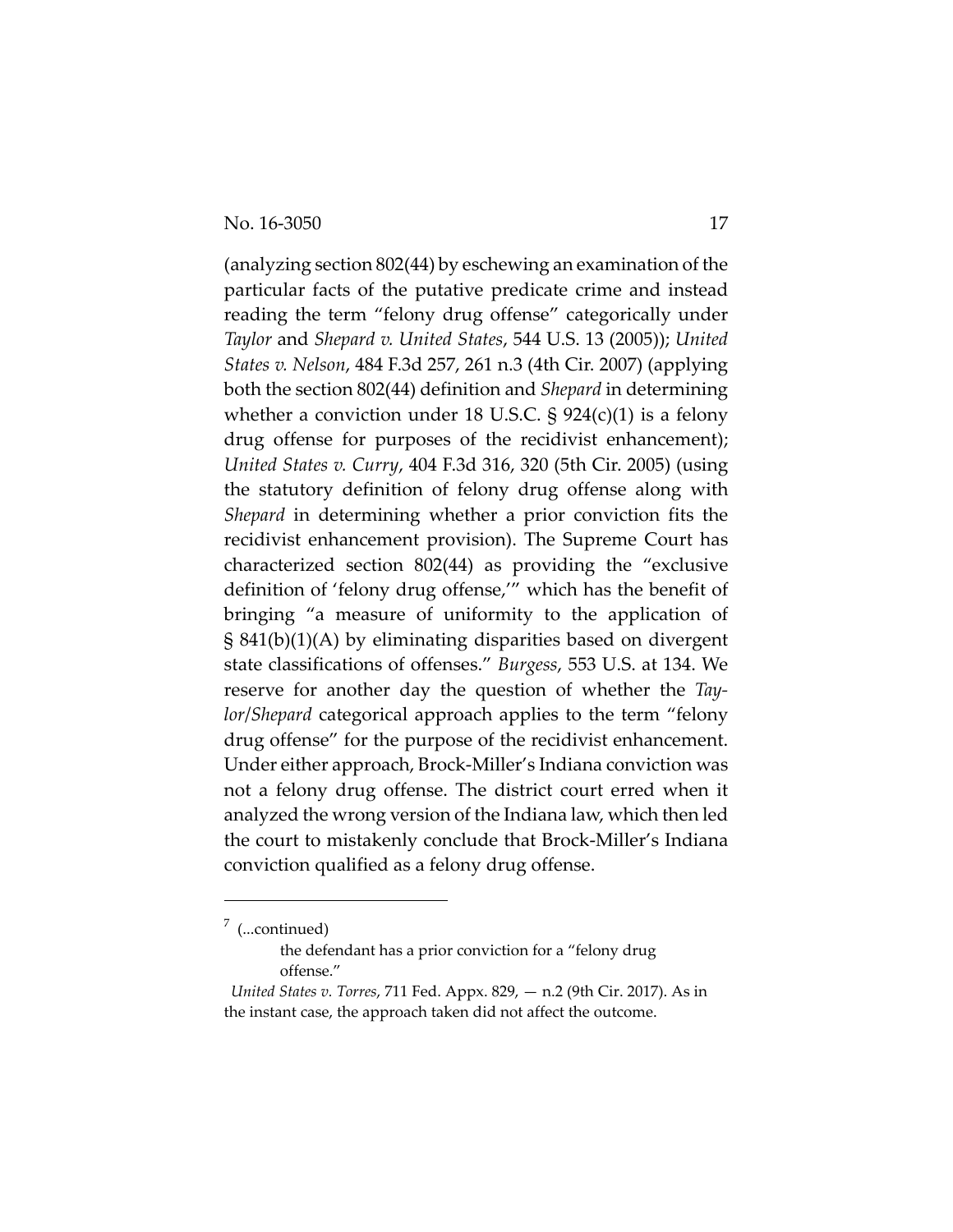### **B.**

Brock-Miller's section 2255 claims are founded on her Sixth Amendment right to counsel, "a right that extends to the plea-bargaining process." *Lafler v. Cooper*, 566 U.S. 156, 162 (2012). In particular, during plea negotiations, defendants are entitled to "the effective assistance of competent counsel." *Lafler*, 566 U.S. at 162 (quoting *McMann v. Richardson*, 397 U.S. 759, 771 (1970)). *See also Missouri v. Frye*, 566 U.S. 134, 141 (2012) (negotiation of a plea bargain is a critical phase of litigation for purposes of the Sixth Amendment right to effective assistance of counsel). We apply the familiar two-part test under *Strickland v. Washington*, 466 U.S. 668 (1984), when we evaluate challenges to guilty pleas based on ineffective assistance of counsel. *Lafler*, 566 U.S. at 162–63; *Hill v. Lockhart*, 474 U.S. 52, 58 (1985). Under *Strickland*, a defendant must first demonstrate that counsel's performance was deficient. Second, a "defendant must show that the deficient performance prejudiced the defense." *Strickland*, 466 U.S. at 687.

#### **1.**

Under the first part of the *Strickland* test, we consider whether counsel's representation fell below an objective standard of reasonableness. *Strickland*, 466 U.S. at 687–88. Brock-Miller contends that counsel's performance was deficient in several critical respects. First, counsel failed to investigate Brock-Miller's criminal record in Indiana to determine the statute under which Brock-Miller had been charged with possessing syringes. This led to counsel's second error, filing a frivolous objection to the government's section 851 information citing the wrong Indiana statute. Counsel then failed to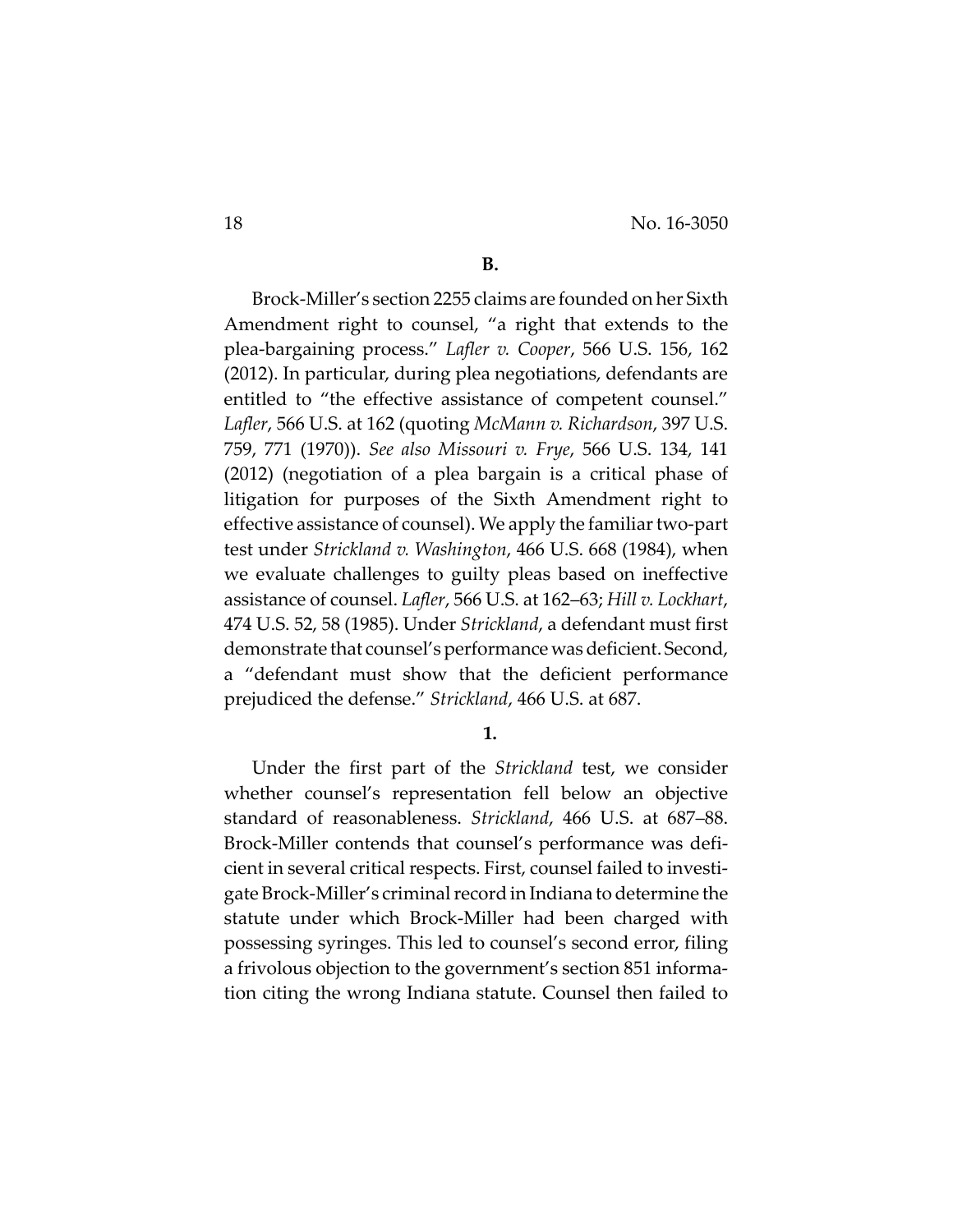seek a ruling on that objection, and instead grossly overestimated Brock-Miller's sentencing exposure. Brock-Miller contends that she was led to believe that she faced a mandatory minimum of twenty years, a minimum that *never* applied to her, even considering the kilogram quantity of heroin initially charged. That led to counsel advising Brock-Miller to accept a plea deal that was really no deal at all. Had counsel investigated Brock-Miller's record in Indiana, she contends that counsel would have realized that Brock-Miller had a meritorious objection to the section 851 information and that her client was not subject to an enhanced sentence for recidivists. Brock-Miller asserts that competent counsel would have correctly calculated her sentencing range, filed a meritorious objection and demanded a ruling, and then either negotiated a better deal or advised her to reject the government's offer and go to trial.

In the plea bargaining context, a reasonably competent lawyer must attempt to learn all of the relevant facts of the case, make an estimate of the likely sentence, and communicate the results of that analysis to the client before allowing the client to plead guilty. *Spiller v. United States*, 855 F.3d 751, 755 (7th Cir. 2017); *Gaylord v. United States*, 829 F.3d 500, 506 (7th Cir. 2016); *Bethel v. United States*, 458 F.3d 711, 717 (7th Cir. 2006). *See also Moore v. Bryant*, 348 F.3d 238, 241 (7th Cir. 2003) (to demonstrate deficient performance in the context of a guilty plea, a petitioner must demonstrate that his counsel's advice regarding the plea was objectively unreasonable). Brock-Miller's counsel appears to have failed that standard on several fronts.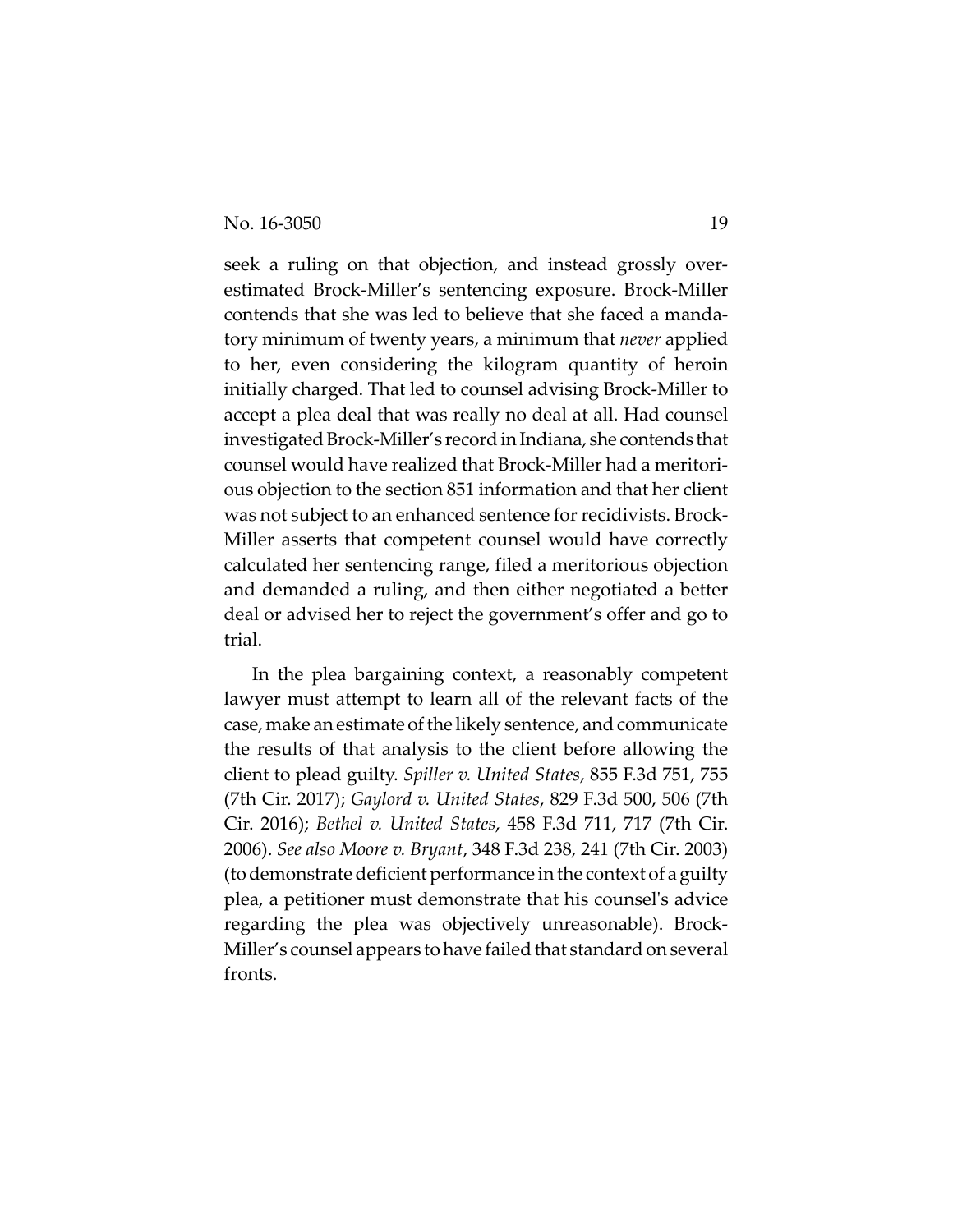Because the district court declined to hold a hearing on Brock-Miller's section 2255 motion, the record is not fully developed on several important issues. From the limited record of the plea proceedings, it appears that counsel first failed to check Brock-Miller's criminal record and discern the relevant statute for the predicate conviction. Brock-Miller had been convicted under Indiana Code § 16-42-19-18, but counsel incorrectly cited Indiana Code § 35-48-4-8.3 as the basis for the conviction. That threshold factual error may have led counsel to erroneously conclude that Brock-Miller was subject to the recidivist enhancement, which in turn may have caused counsel to make significant errors in predicting the likely sentence. A lawyer's failure to learn the relevant facts and make an estimate of the likely sentence constitutes deficient performance. *Moore*, 348 F.3d at 242. *See also Padilla v. Kentucky*, 559 U.S. 356, 368–69 (2010) (advice to accept guilty plea which led to deportation found deficient where the consequences of the plea could easily be determined by reading the removal statute, the deportation was mandatory, and the advice that a guilty plea would not result in deportation was incorrect); *Bridgeman v. United States*, 229 F.3d 589, 592 (7th Cir. 2000) (in the plea context, inaccurate advice that resulted from the attorney's failure to undertake a good-faith analysis of all of the relevant facts and applicable legal principles establishes deficient performance under *Strickland*).

The errors asserted here are very similar to those alleged in *Gaylord v. United States*, 829 F.3d 500 (7th Cir. 2016). In that case, the defendant pled guilty to conspiracy to distribute oxycodone and received an enhanced sentence under section  $841(b)(1)(C)$ , which applies when "death results" from the use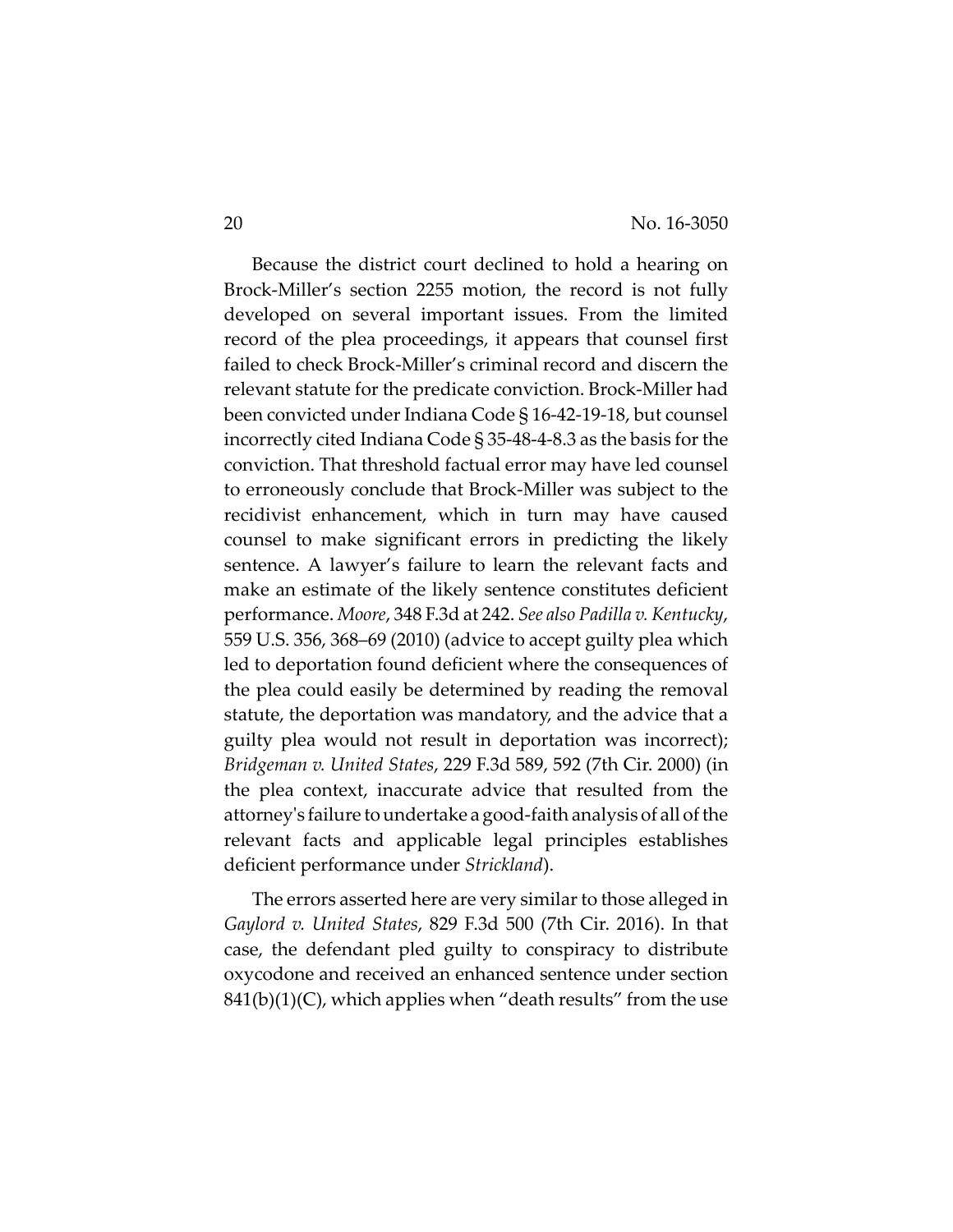of the charged substance. Gaylord distributed the drug to a person who then passed it on to another person who ingested it along with cocaine and subsequently died. Counsel failed to alert Gaylord that postmortem and forensic pathology reports did not support the conclusion that oxycodone was the but-for cause of the death at issue. Counsel also failed to challenge the application of the "death results" enhancement to Gaylord's sentence. Gaylord's guidelines range would have been 210 to 262 months but the enhancement subjected him to the twenty year mandatory minimum and the court sentenced Gaylord to twenty years' imprisonment. Gaylord subsequently challenged his sentence with a section 2255 motion. Like Brock-Miller, his plea agreement waived his rights to a direct appeal and any collateral challenge. As with Brock-Miller, we recognized that a defendant may overcome such waivers by demonstrating that the plea agreement was the product of ineffective assistance of counsel. 829 F.3d at 503–06.

Gaylord argued that counsel was deficient for failing to adequately investigate his case and failing to provide him with the forensic and pathology reports so that he could make an informed decision regarding whether to plead guilty. He also contended that counsel was deficient for failing to challenge the application of the "death results" enhancement to his sentence. We agreed that, if proven, these alleged errors would constitute deficient performance under *Strickland*. We found that there was a substantial probability that the application of the enhancement in Gaylord's case was inconsistent with the prevailing but-for standard of causation. The medical reports provided no evidence that the drug Gaylord distributed caused the subject death. Because Gaylord was not provided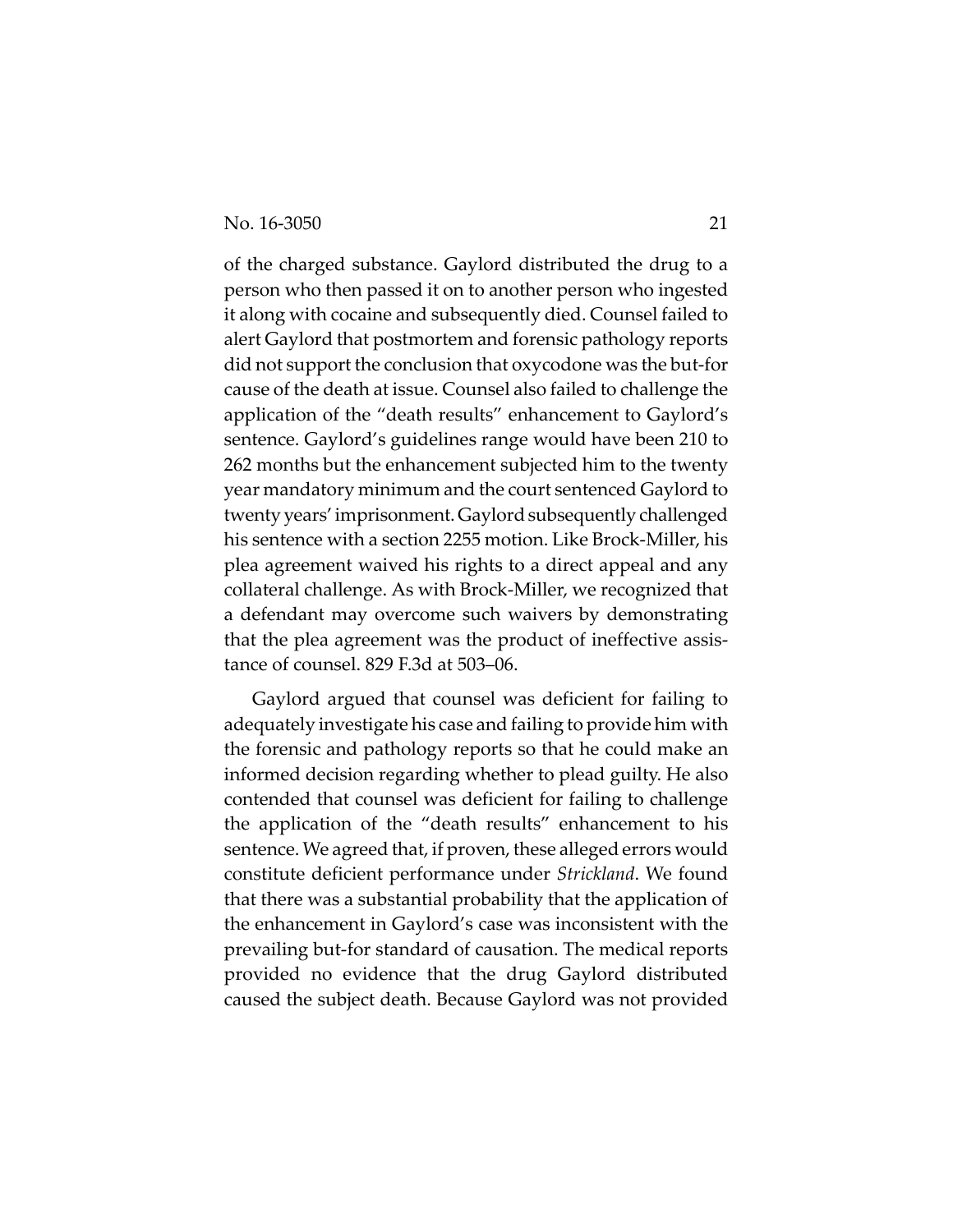with a hearing on his claim, the record contained no evidence regarding whether counsel was aware of the proper causation standard, whether he had examined the medical reports, and whether he had provided Gaylord with the information necessary for a knowing and voluntary plea. In sum, we concluded that Gaylord's allegations supported his claim that his counsel performed deficiently by failing to provide him with the postmortem and forensic pathology reports and not challenging the application of the "death results" enhancement to his sentence. 829 F.3d at 506–08. We remanded for a hearing so that Gaylord could prove his allegations.

Brock-Miller's circumstances are directly analogous. Counsel's apparent error in identifying the applicable Indiana statute, the frivolous challenge under section 851, and the failure to file a plainly meritorious objection could constitute deficient performance if proved. *See also Prou v. United States*, 199 F.3d 37, 48 (1st Cir. 1999) (a failure to raise a clearly meritorious objection to a section 851 information when presenting it would have risked nothing amounts to constitutionally deficient performance); *Hinton v. Alabama*, 134 S. Ct. 1081, 1089 (2014) ("An attorney's ignorance of a point of law that is fundamental to his case combined with his failure to perform basic research on that point is a quintessential example of unreasonable performance under *Strickland*."). Brock-Miller appears to have a strong case for section 2255 relief if these errors led to counsel failing to make an estimate of the likely sentence, and instead grossly overestimating her client's sentencing exposure. Any resultant advice to Brock-Miller to take the government's plea offer may well have been founded on deficient performance. *Hurlow v. United States*, 726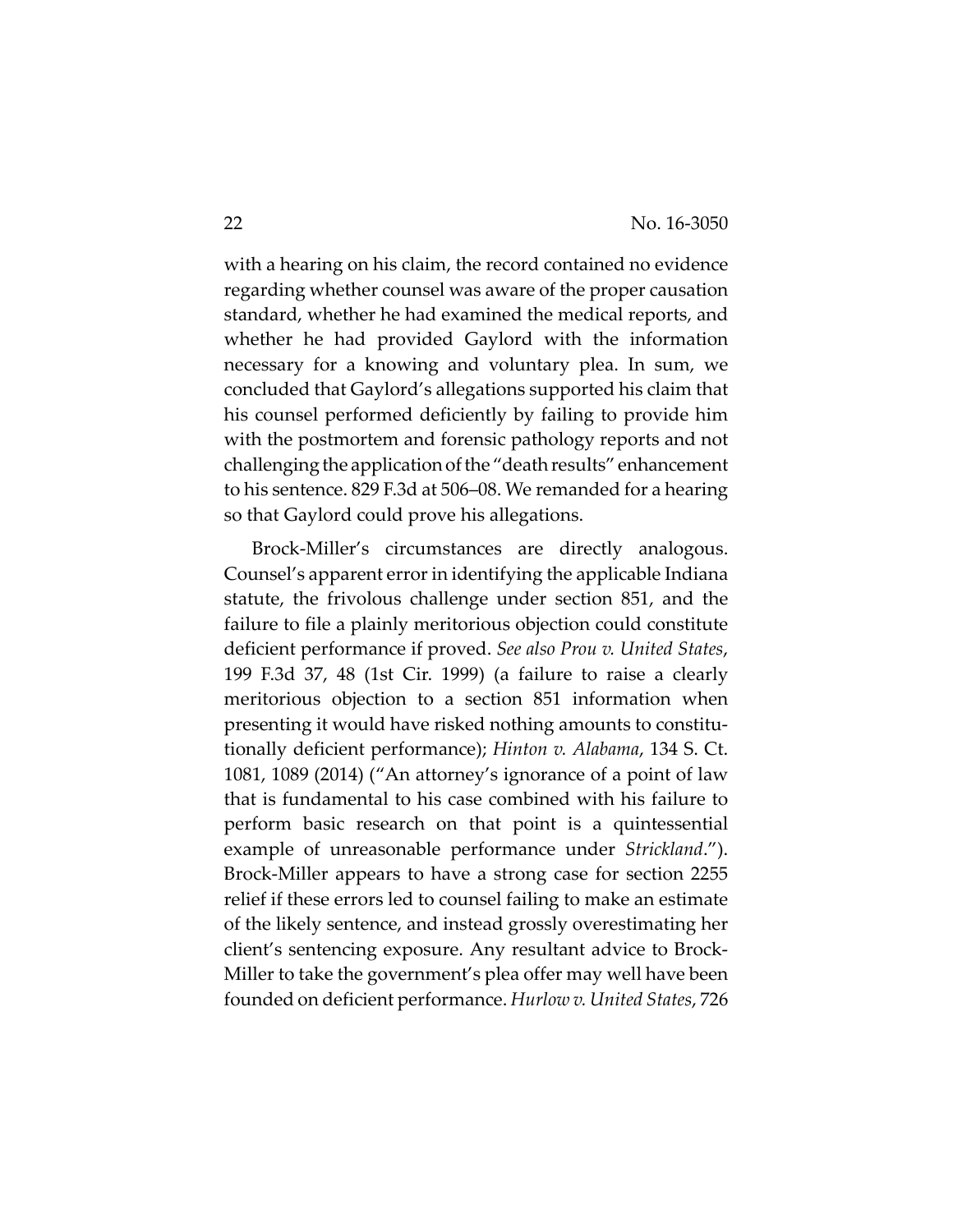F.3d 958, 967–68 (7th Cir. 2013) ("a plea, even one that complies with Rule 11, cannot be 'knowing and voluntary' if it resulted from ineffective assistance of counsel."). On remand, if Brock-Miller is able to prove deficient performance in the negotiation of her plea agreement, the court should not hold her to the waiver of her right to collaterally challenge the plea agreement with a section 2255 motion. *Hurlow*, 726 F.3d at 966–67 (in order to overcome an appeal waiver in a plea agreement, a defendant must allege that he entered the plea agreement based on advice of counsel that fell below constitutional standards).

Before we turn to the second part of the *Strickland* analysis, we must address a few issues raised by the government on the question of deficient performance. At various points in its briefing, the government concedes that Brock-Miller's attorney made mistakes. *See e.g.* Brief for the United States, at 14 ("Brock-Miller offers a substantial argument that her lawyer made a real mistake[.]"); at 18 ("And, in fact, she does appear to be right on this score" that legend drugs are prescription drugs that fall outside the federal definition under section 802(44)); at 18 ("To be sure, Brock-Miller's initial objection [to the section 851 information] was lacking."). Nevertheless, the government contends that counsel's errors were not sufficiently egregious to meet the *Strickland* standard for deficient performance. The government characterizes Brock-Miller's argument as both "sophisticated" and "convoluted," and in any event beyond what is required by *Strickland*.

We disagree. The alleged errors, if true, were contrary to the well-settled *Strickland* standard for the plea bargaining context. *Spiller*, 855 F.3d at 755; *Gaylord*, 829 F.3d at 506; *Bethel*,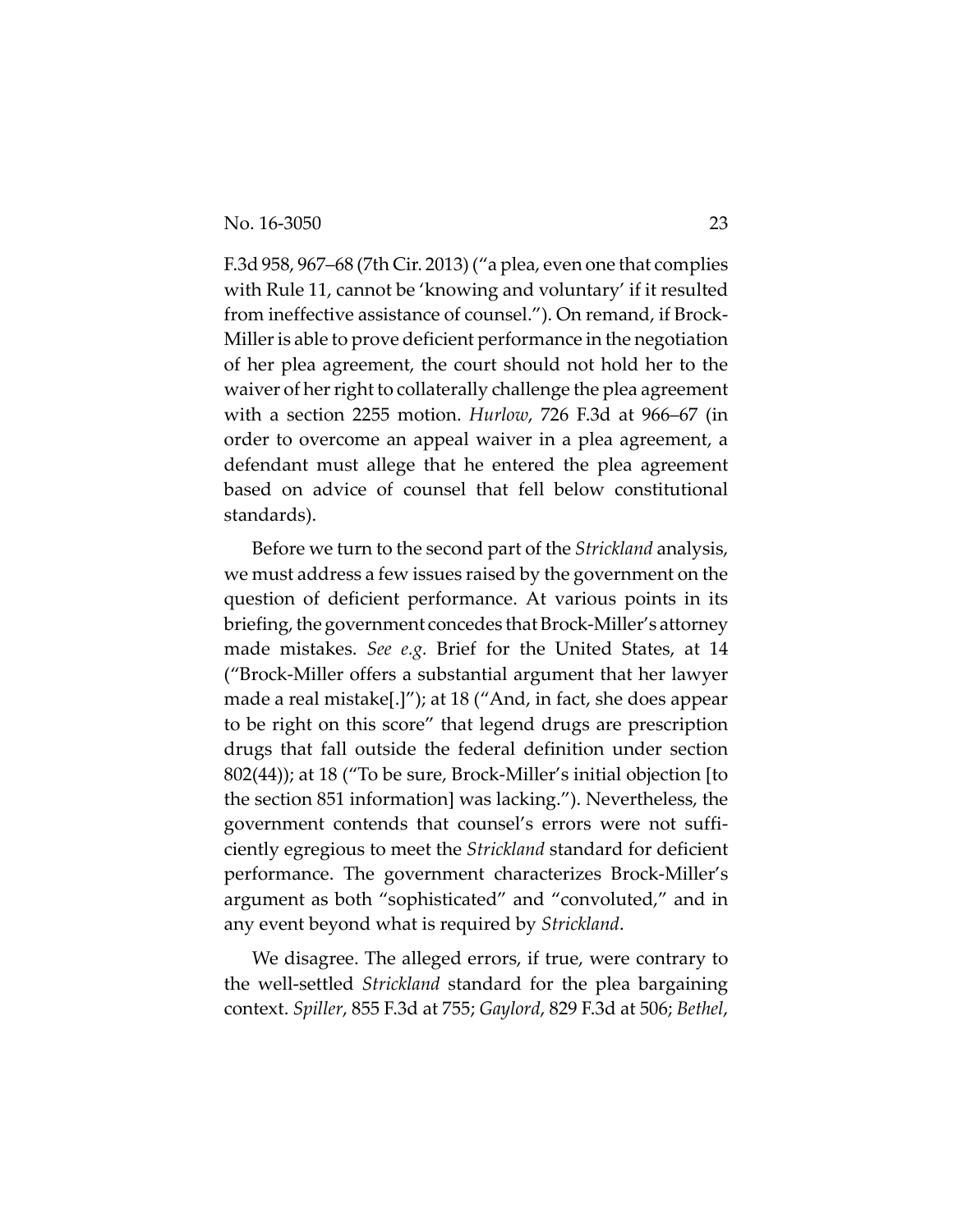458 F.3d at 717. Brock-Miller asserts that counsel failed to learn the relevant facts of the case when she failed to identify the correct Indiana statute for the predicate conviction. She also alleges that counsel then failed to examine that statute to determine if it met the federal definition of felony drug offense. That analysis would have required little more than reading the Indiana statute and the provisions it cross-referenced, and comparing them to the federal definition of felony drug offense. Counsel would then have realized that heroin was not a legend drug, triggering the filing of an appropriate and meritorious objection. Competent counsel would not have then advised her client to accept a plea that was based on an unwarranted recidivist enhancement.

The government counters that, at the time Brock-Miller was charged, "Indiana courts had sustained convictions for unlawful possession of a syringe in order to ingest heroin." Brief for the United States, at 21.8 The government cites *Cherry v. State*, 971 N.E.2d 726 (Ind. Ct. App. 2012), in support of its

 $^8\,$  We assume the government simply misspoke when it used the plural "courts," in that claim. *Cherry* is the only Indiana case cited in support and it is the only case we were able to find in which a court sustained a conviction under section 16-42-19-18 in connection with heroin. The assumption made in *Cherry* is somewhat understandable in light of the history of Indiana laws governing the possession of syringes. A version of the statute in operation in 1972 appears to have covered possession of a syringe "adapted for the use of narcotic drugs by injection in a human being." *Cooper v. State*, 357 N.E.2d 260, 264 (Ind. Ct. App. 1976). And Indiana added controlled substances back into the mix in a 2015 amendment. But a competent lawyer reading the 2007 version would have seen that the statute applied only to legend drugs, which in turn encompassed only prescription drugs.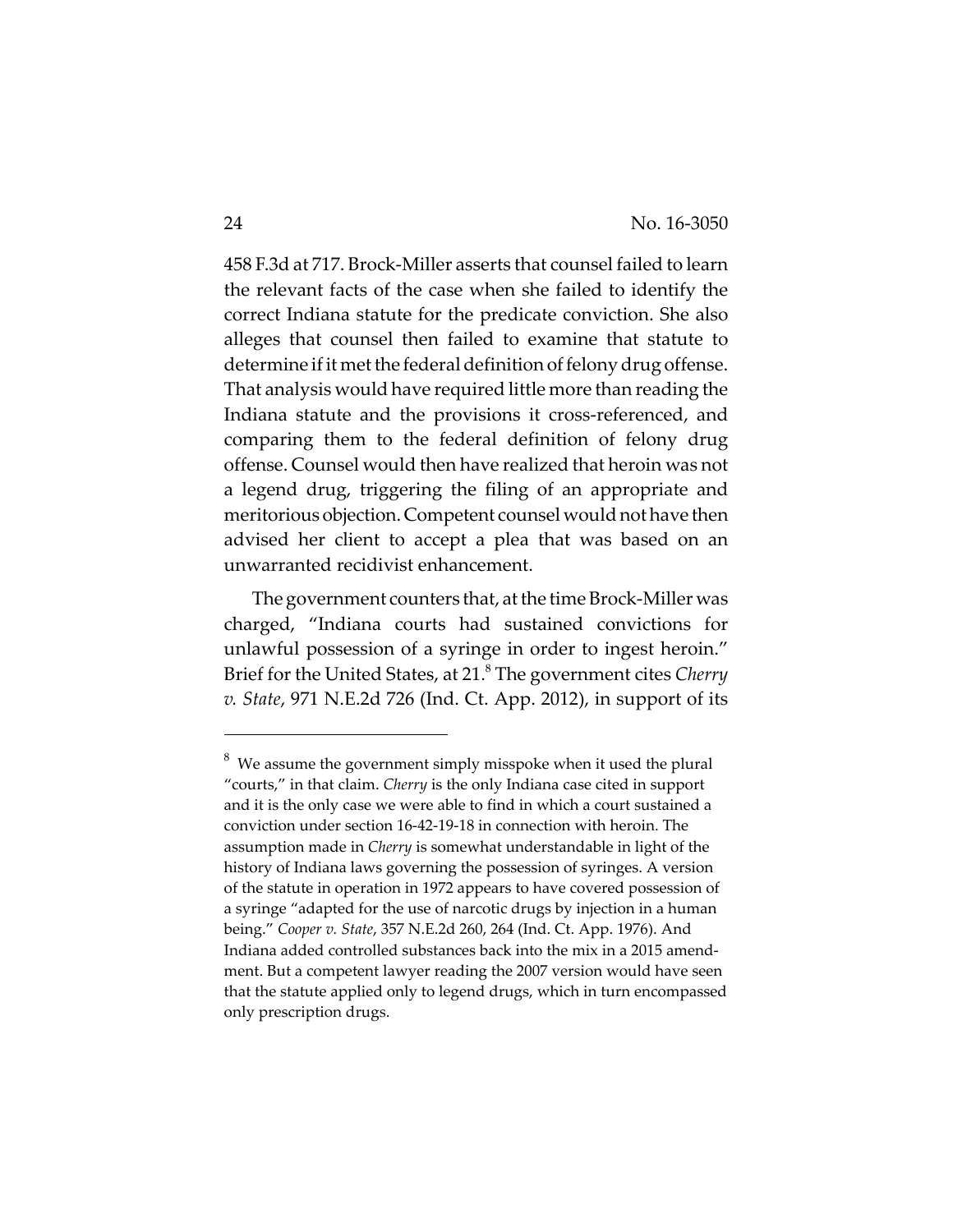claim that "[b]y all outward appearances, her crime seemed to fit the broad definition of felony drug offense." It is true that an Indiana court in *Cherry* sustained a conviction under Indiana Code 16-42-19-18 for possessing a syringe in connection with heroin. But the defendant in that case did not challenge whether heroin was a legend drug and the court simply assumed, without deciding, that heroin came within the statute. No Indiana court faced or decided the question of whether heroin was a legend drug until *Bookwalter* directly confronted the issue in 2014 and concluded that "intent to inject heroin is not fairly covered by the Legend Drug Act's definition of the offense of possession of a syringe." 22 N.E.3d at 741. That decision was followed, of course, by Brock-Miller's own collateral challenge to her Indiana conviction which also resulted in a finding that possessing a syringe in connection with heroin is not covered by the statute. A lawyer reviewing *Cherry* would have seen that the case did not decide or even address the issue presented here. Reading statutes and discerning their plain meaning is neither convoluted nor sophisticated; it is what lawyers must do for their clients every day. The *Strickland* standard requires more than an analysis of "all outward appearances." Brock-Miller has presented enough evidence to warrant a hearing on deficient performance. At that hearing, counsel will have an opportunity to respond to Brock-Miller's allegations and characterization of the events leading to the plea deal. If the district court finds that counsel's performance was deficient, the court should set aside the waiver of appeal and collateral challenge rights, and reach the merits of Brock-Miller's section 2255 claim.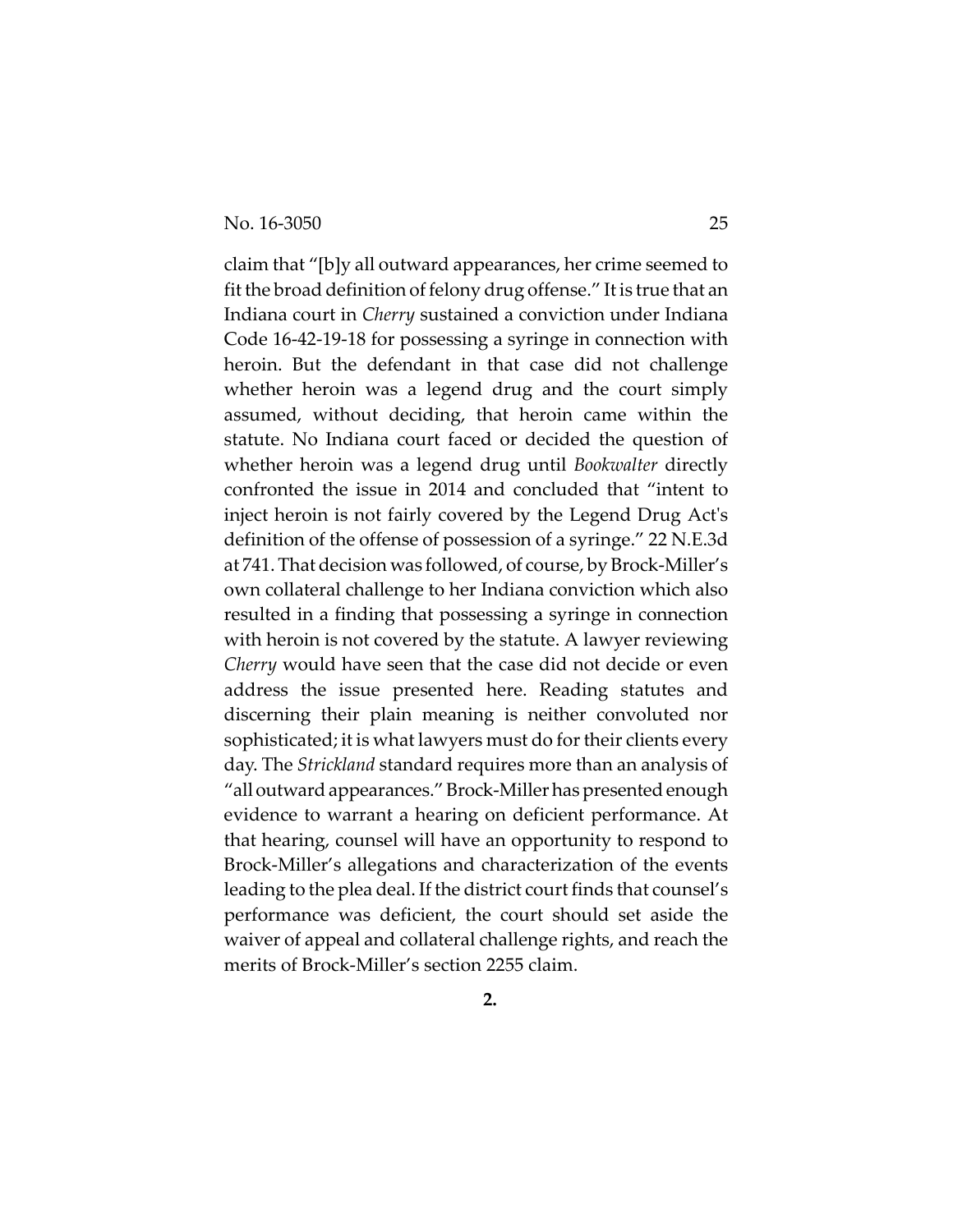In the context of a guilty plea, the second part of the *Strickland* test:

focuses on whether counsel's constitutionally ineffective performance affected the outcome of the plea process. In other words, in order to satisfy the "prejudice" requirement, the defendant must show that there is a reasonable probability that, but for counsel's errors, he would not have pleaded guilty and would have insisted on going to trial.

*Hill*, 474 U.S. at 59. *Hill* set the standard for prejudice where the defendant claimed "that ineffective assistance led to the improvident acceptance of a guilty plea[.]" *Lafler*, 566 U.S. at 163 (quoting *Hill*, 474 U.S. at 59). In *Lafler*, the defendant asserted that counsel's deficient performance led to the defendant *rejecting* a favorable plea and instead standing trial:

In these circumstances a defendant must show that but for the ineffective advice of counsel there is a reasonable probability that the plea offer would have been presented to the court (*i.e.*, that the defendant would have accepted the plea and the prosecution would not have withdrawn it in light of intervening circumstances), that the court would have accepted its terms, and that the conviction or sentence, or both, under the offer's terms would have been less severe than under the judgment and sentence that in fact were imposed.

*Lafler*, 566 U.S. at 164. In *Frye*, the defendant asserted that counsel's failure to convey the prosecutor's favorable plea offers to the defendant before the offers lapsed prejudiced him.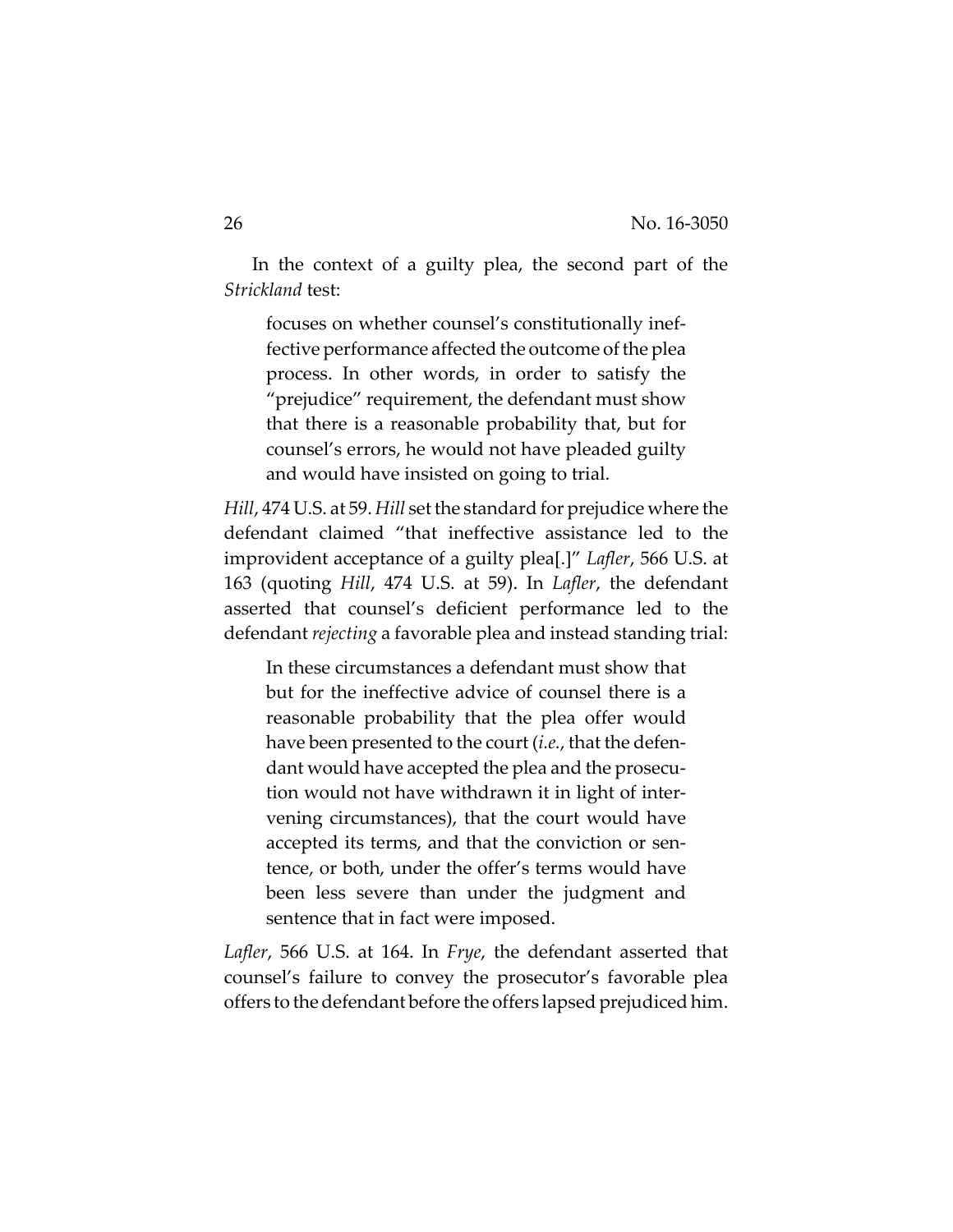That led to yet another formulation of the necessary prejudice showing:

In order to complete a showing of *Strickland* prejudice, defendants who have shown a reasonable probability they would have accepted the earlier plea offer must also show that, if the prosecution had the discretion to cancel it or if the trial court had the discretion to refuse to accept it, there is a reasonable probability neither the prosecution nor the trial court would have prevented the offer from being accepted or implemented.

*Frye*, 566 U.S. at 148. All of this demonstrates that the proof of prejudice must be matched to the circumstances of the deficient performance and the relief sought.

Brock-Miller, who began this process *pro se*, has asserted in various ways that, but for counsel's deficient performance, the outcome of the proceedings would have been different. In particular, she has argued that the sentencing court would have dismissed the section 851 information, which would have afforded Brock-Miller much greater leverage in plea negotiations. With a correct ruling on an appropriate objection to the section 851 information, she would not have been subject to the severe doubling effect of the recidivist enhancement. She would have had much less to lose by going to trial, she contends, because she would have faced a smaller sentence and the government would have been required to prove that the full kilogram of heroin charged in the indictment was foreseeable to someone who joined the conspiracy at the very end, in a deal involving only 54 grams of heroin. With a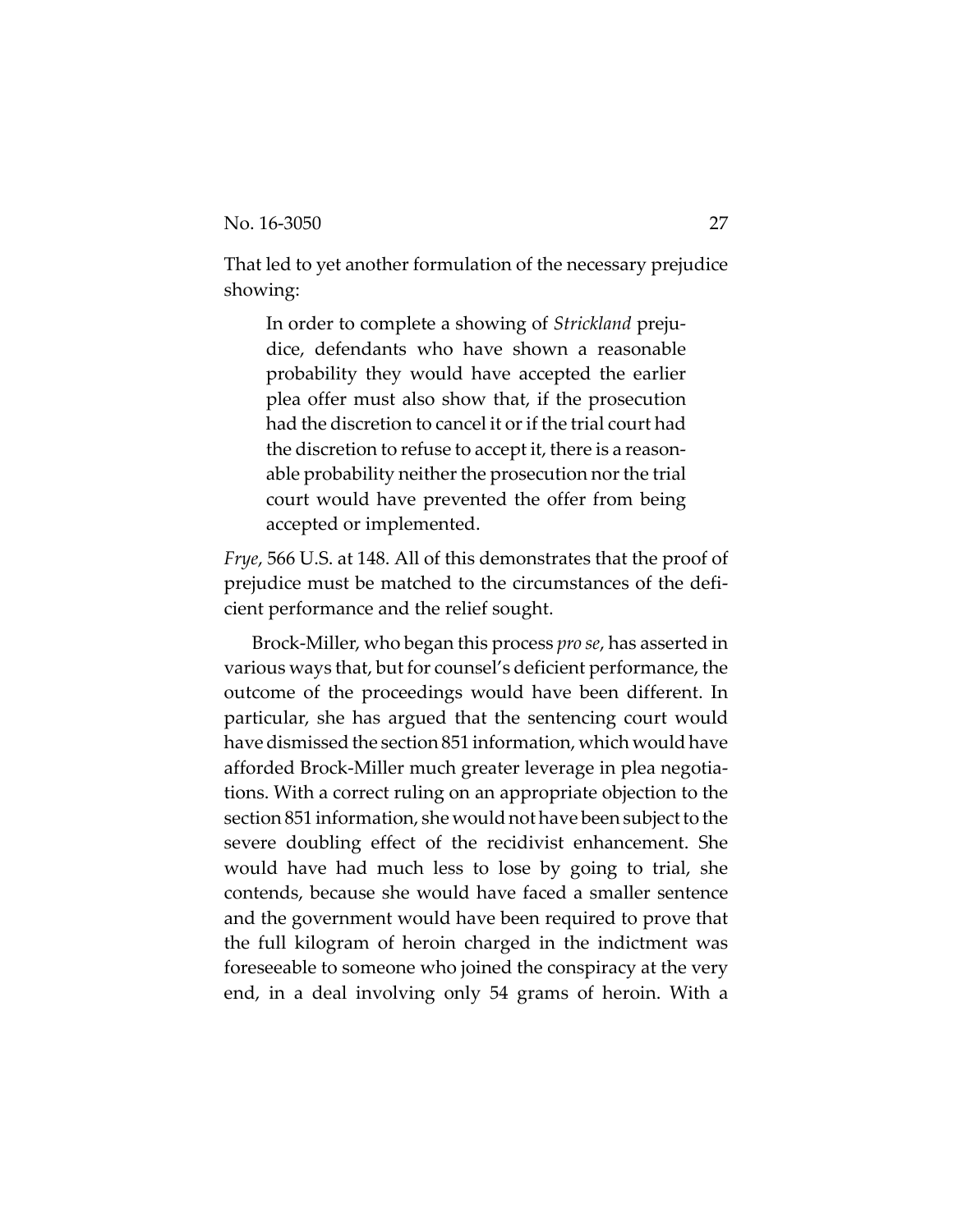guidelines range of 92–115 months (a range that would now be 77 to 96 months, see footnote 4 *supra*), she would have had little incentive to agree to a 120-month term of imprisonment, she maintains.

She asserts that, if counsel had not been deficient, she either would have gone to trial or negotiated a more favorable plea agreement. *Hill* sets the standard for prejudice for her claim that she would have gone to trial, and *Frye* comes closest to setting the standard for a claim to renegotiate the plea without the specter of an improper recidivist enhancement looming over the proceedings. *Hill*, 474 U.S. at 59 (the defendant must show that there is a reasonable probability that, but for counsel's errors, he would not have pleaded guilty and would have insisted on going to trial); *Frye*, 566 U.S. at 147 ("To establish prejudice in this instance, it is necessary to show a reasonable probability that the end result of the criminal process would have been more favorable by reason of a plea to a lesser charge or a sentence of less prison time."). The government denies that it would have offered any other deal. That claim is somewhat belied by the deals the government did offer to other coconspirators. Brock-Miller notes that the government made much more favorable deals with many of the other charged coconspirators. Indeed, Oscar Perez, one of the Indiana prisoners who led the entire conspiracy, received a sentence identical to that of Brock-Miller. Brock-Miller also points to more than half a dozen co-conspirators who were allowed to plead guilty to reduced drug quantities or lesser included offenses. The district court denied Brock-Miller any hearing on her section 2255 motion based on its erroneous conclusion that counsel's performance was not deficient. Brock-Miller has presented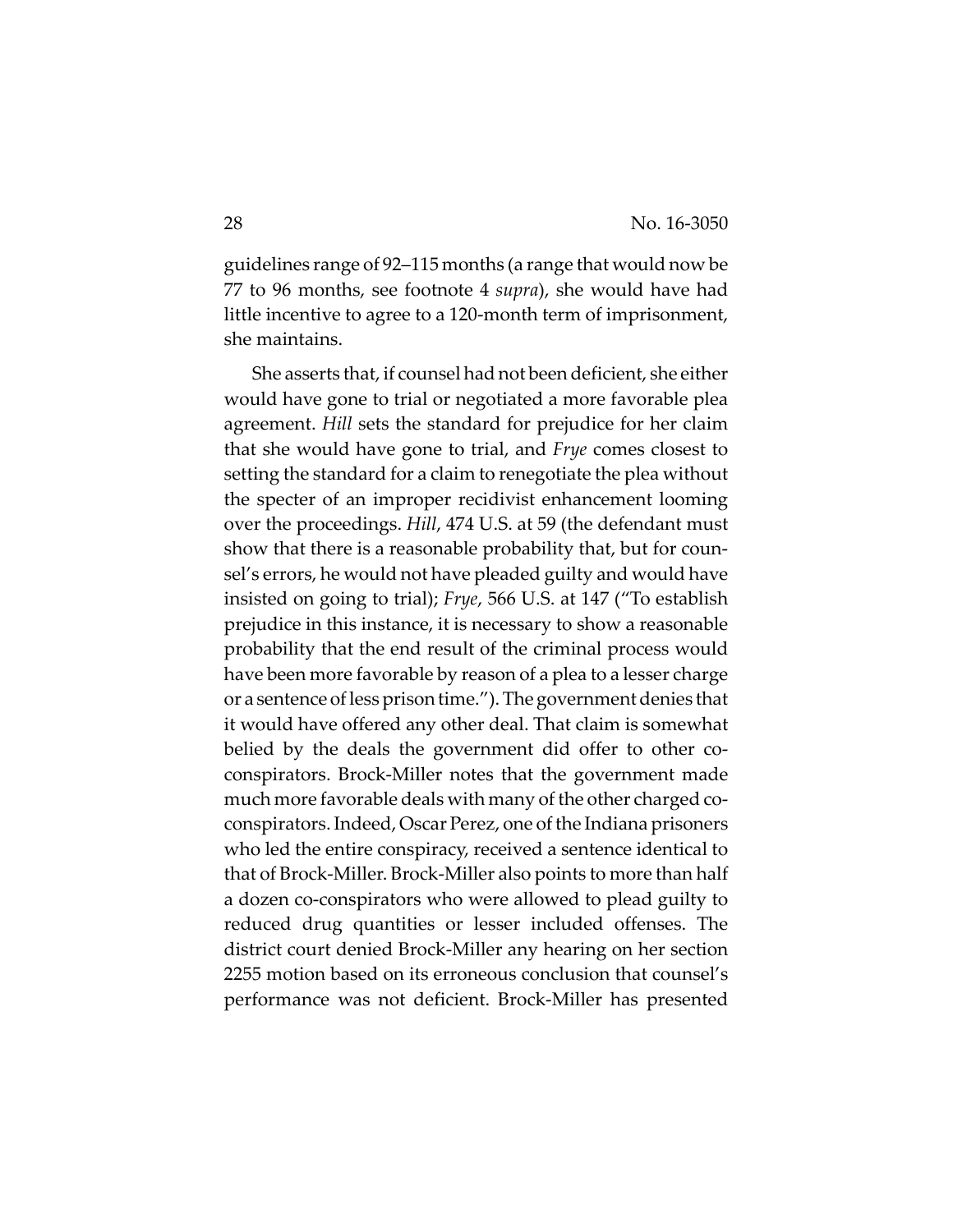sufficient evidence to justify a hearing on both deficient performance and prejudice under *Strickland*. *Martin*, 789 F.3d at 706 (in a section 2255 proceeding, a district court must grant an evidentiary hearing if the petitioner alleges facts that, if proven, would entitle him to relief). We therefore reverse the judgment of the district court, and remand for a hearing on the questions of whether counsel's performance was deficient and, if so, whether Brock-Miller was prejudiced by counsel's errors.

#### **III.**

When Brock-Miller was convicted under Indiana Code § 16- 42-19-18, the factual basis for the charge was that she used the syringe to inject heroin. But heroin is not a legend drug and, in 2007, the statute prohibited the use of syringes only in connection with legend drugs. Brock-Miller mentioned in her *pro se* section 2255 motion to the district court that she was seeking to vacate in state court the very conviction that served as the predicate for a recidivist sentence. After the district court denied her section 2255 motion, the state court ruled in Brock-Miller's favor on her due process challenge to her Indiana conviction, concluding that Brock-Miller had not actually violated the Indiana statute because heroin is not a legend drug.

Once counsel was appointed in the instant appeal, Brock-Miller filed a Rule 60(b) motion to vacate the judgment in the case now on appeal because it relied on the now-vacated state court judgment.<sup>9</sup> Once the appeal was filed, though, the district

 $^9$  Brock-Miller conceded in her counseled Rule 60(b) motion that she did (continued...)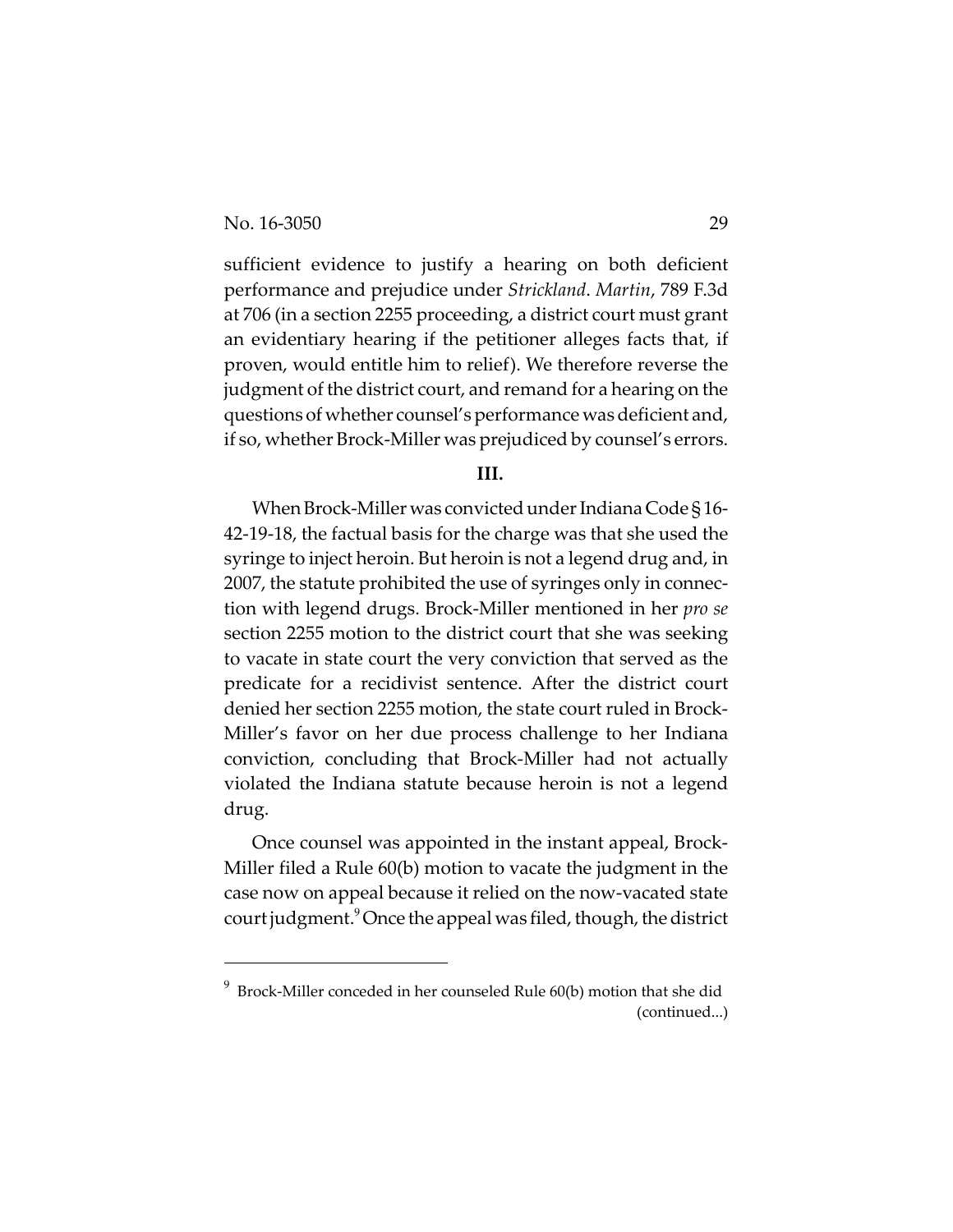court was divested of jurisdiction to consider that motion. Brock-Miller simultaneously filed a Rule 62.1 "Motion for Indicative Ruling," asking the court to indicate how it would rule on the Rule 60(b) motion if it had jurisdiction. Both of those motions remain pending in the district court.

Brock-Miller has presented substantial evidence that her lawyer in her federal criminal case made a series of factual and legal errors that could amount to deficient performance. She persuasively asserts that competent counsel would not have advised a client to accept the proffered plea agreement under these circumstances, and that she would have insisted on going to trial rather than accept these terms. We now know that the Indiana conviction, the entire basis for the recidivist enhancement, has been vacated on the ground that Brock-Miller did not violate the statute. On remand, the court should expeditiously hold a hearing to resolve the questions of whether counsel's performance was deficient, and if so, whether Brock-

<sup>&</sup>lt;sup>9</sup> (...continued)

not alert the district court in her section 2255 proceedings to her pending state court post-conviction proceedings. Although she may not have adequately alerted the district court to the nature of her state court challenge and the attendant need to hold her section 2255 motion in abeyance pending the resolution of that challenge, she did mention the state court proceeding in paragraph 14, page 12, of her section 2255 motion. In response to the question whether she had "any motion, petition, or appeal now pending (filed and not decided yet) in any court for the judgment you are now challenging," she checked the "yes" box and specified, "Montgomery County Indiana Cause No. 54C01-0709-FC-00122 Post conviction relief. Fifth and Sixth Amendment violations." That was the very conviction cited by the government in its section 851 information.